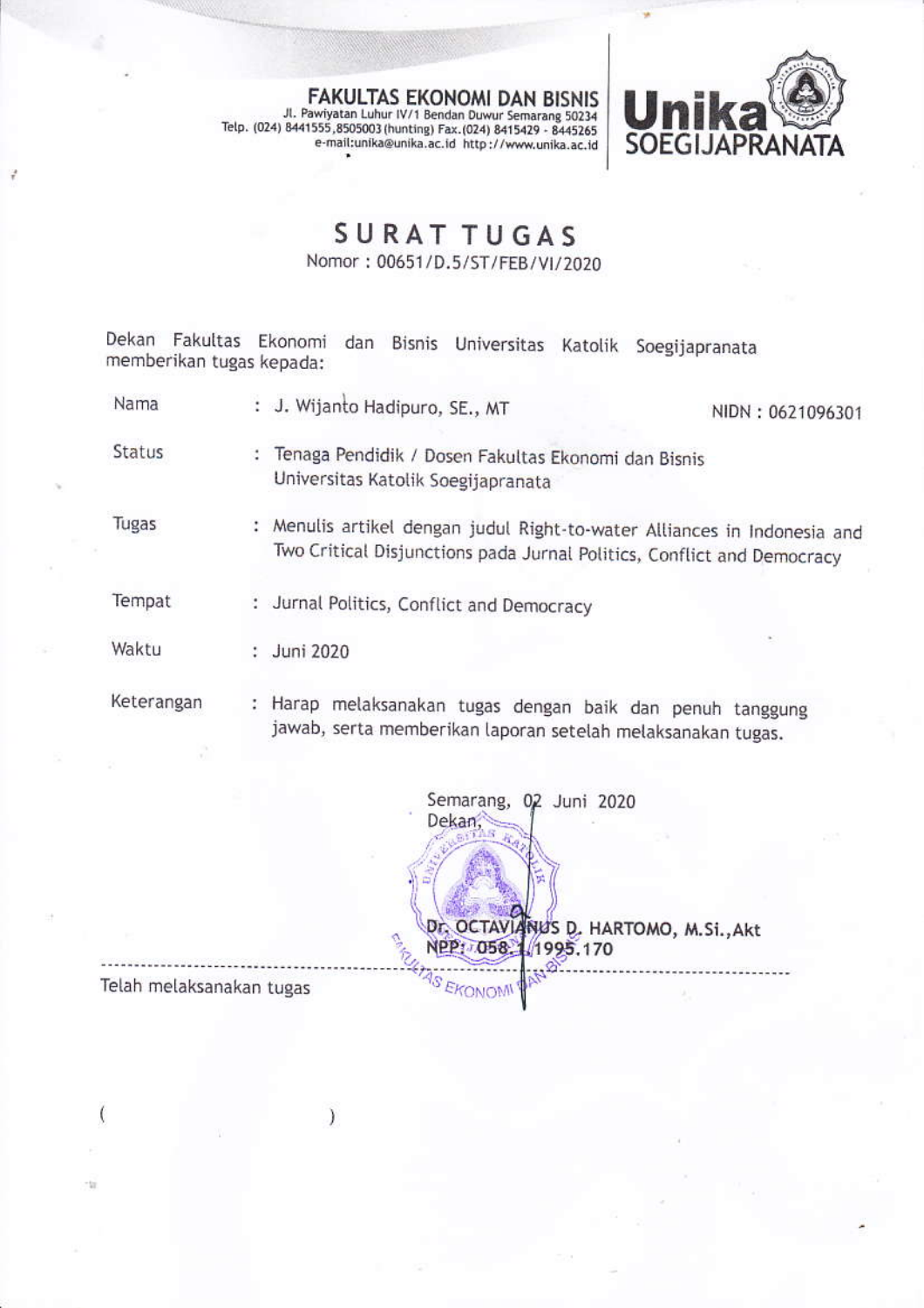

# **Right-to-water Alliances in Indonesia and Two Critical Disjunctions**

Wijanto Hadipuro<sup>1\*</sup> and Prathiwi Widyatmi Putri<sup>2</sup>

*Received: 5 January 2020* | *Accepted: 28 May 2020* | *Published: 10 June 2020*

#### **Abstract**

*Discourses on the right to water have shaped the opposition movement against Indonesia's market-oriented approach. We document how global debate against the privatisation of water has influenced discourses in this sector since 1998, and how activists have utilised such discourses in the context of national and provincial water policy. Our observations and analyses are centred on the decision of the Indonesian Constitutional Court February 2015 to annul the 2004 Law on Water Resources (UU No 7 Tahun 2004 tentang Sumber Daya Air), the legal umbrella under which private water concessions were sanctioned. We seek to understand discourse formations before and after the decision that helped end Indonesia's partial water privatisation. By deploying a textual-oriented discourse analysis of the pros and cons of the rightto-water and market-oriented approaches, this article examines the trajectory of Indonesian social movements opposed to water privatisation. It draws on leading Indonesian newspapers, grey literature—works produced outside academic and commercial publishing—and scientific publications. This article shows that there are limits to the use of the right-to-water discourse among activists, resulting in two critical disjunctions. First, an excessive focus on normative struggles against the privatisation of piped-water services has hindered more progressive, communityoriented responses to market-oriented water policies. Second, social movements in this sector have been disconnected from more recent global agendas for just water governance.*

*Keywords: human rights to water, Indonesian water law, civil society coalitions*

#### **Introduction**

 $\overline{a}$ 

Indonesian civil society movements in the water sector are relatively new compared to those in the labour, peasant, and environmental sectors (see Peluso et al., 2008; Beers, 2013). Such movements first emerged in the 1990s, when municipal water concessions were given to private enterprises under a market-based modernisation strategy; this included, for

<sup>&</sup>lt;sup>1</sup> Soegijapranata Catholic University, Post Graduate Programme on Environment and Urban Studies.

<sup>&</sup>lt;sup>2</sup> University of Copenhagen, Department of Food and Resource Economics, Global Development Section.

<sup>\*</sup>Corresponding Author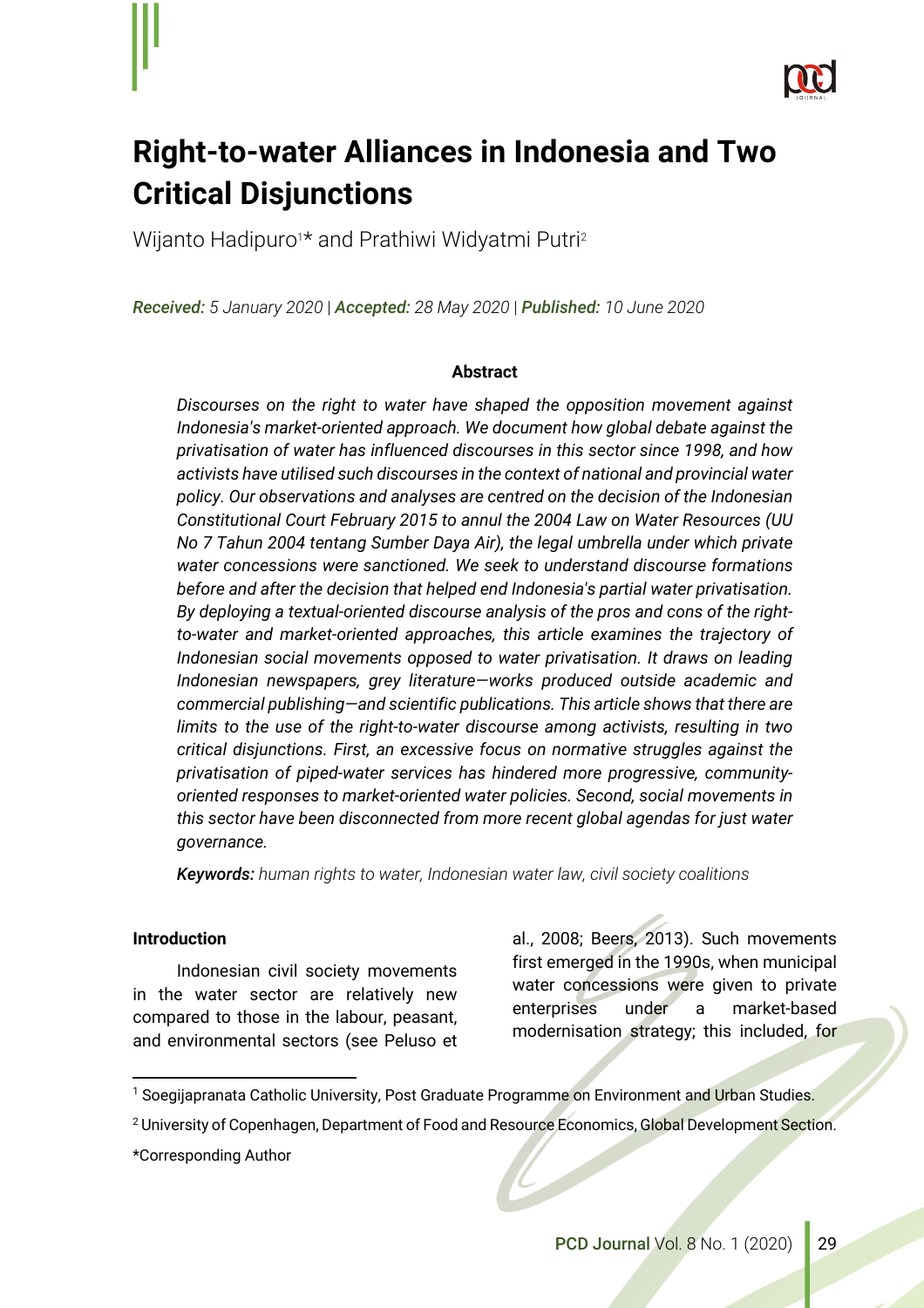

example, Lyonnais des Eaux in Jakarta (Argo & Firman, 2001; Ardhianie, 2005; Hadipuro & Ardhianie, 2011). They became nationally visible in 2003 ("RUU Sumber Daya Air rawan KKN", 2003, p. 10), when several non-governmental organisations mainly based in Jakarta—consolidated to oppose the Draft Law on Water Resources, in which water was identified as a private good rather than a public one.

Since their inception, these civil society movements in the water sector have replicated the common pattern of major Indonesian social movement trajectories during and after the authoritarian New Order: being highly influenced by global human rights discourses and, to a certain degree, dependent on international donors and influenced by their agendas (Antlöv et al., 2005; Nomura, 2007). This article reveals the processes through which global discourses on the human right to water entered the Indonesian water sector, and how activists used it to normatively challenge water privatisation. It seeks to explain the application of the right-to-water concept to counter the privatisation and pro-market discourses in policy arenas.

Global discourses in the water sector have evolved as societal development practices have changed. Among the varying historical trajectories of diverse water-related discourses—from *water sustainability* to *water security*—this article discusses a partial trajectory of *right to water*. Following the peak of industrial modernisation from the 1960s to the 1970s, environmental and community activists worldwide raised the issue of sustainability, which became a dominant concern within global development sectors in the 1980s. This *environmental awareness* also influenced the water sector. Many

nation states, as well as private sector actors and multinational water organisations, began promoting the concepts of sustainable water provision and resources, and mainstreaming these concepts within water policies as a means of tackling the problems of water scarcity and depletion (Allan, 2006). The sustainability discourse has become hegemonic since the 1980s, being the underlying principle of water service privatisation and commercialisation (Bakker, 2003b; Allan, 2006). It is against the privatisation and commercialisation of water that the right-to-water has been mobilised as a counter-hegemonic discourse and practice (Baer & Gerlak, 2015; Karunananthan, 2019).

Scholars have debated the problematic use of right-to-water as an alternative to market-oriented water governance (Bakker, 2007; Parmar, 2008; Harris et al., 2015; Sultana & Loftus, 2015; Karunananthan, 2019). The concept has often been reduced to the fulfilment of basic water needs, and consequently it has been easily abused within the neoliberal development agenda and used to legitimise the role of private firms in fulfilling basic human needs (Bakker, 2007; Harris et al., 2015). Such a right-to-water approach holds that water is an essential material for economic development, as understood within the Western liberal concept of modernisation (Parmar, 2008). Despite its ambiguity, however, the concept has the potential to create new political spaces for challenging the pro-market approach to water policy (Sultana & Loftus, 2015; Angel & Loftus, 2019; Karunananthan, 2019). Aligned with this later proposition, we seek to understand how efforts to defend the right-to-water in Indonesia could be improved.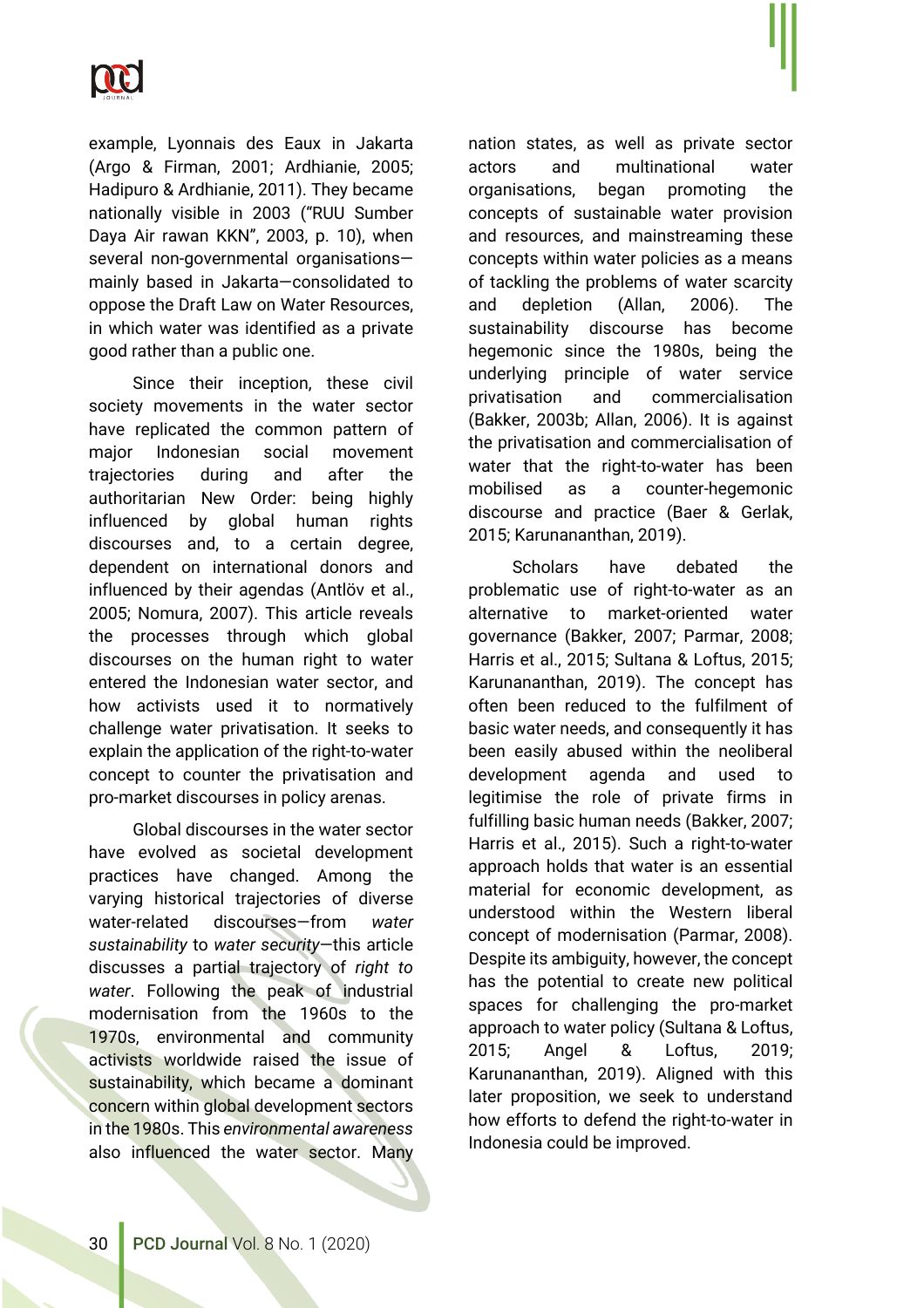

Water is an essential material for life, in its diverse conceptions and practices. As such, the right to water should encompass the multiple ontologies of water within the lived experiences of different communities (Parmar, 2008; Yates et al., 2017). It is unfortunate, however, that the Indonesian right-to-water movement is distanced from the complex needs and problems within diverse grassroot communities, and from the more elaborate discourses and agendas of current global struggles for just water governance. These shortcomings have limited international solidarity and supportive networks for sustaining the movement in the country.

Four main sections follow this introduction. The second section briefly explains what we refer as discourse analysis and the research method we use. In the third section, we discuss discourse formulations before the enactment of the pro-market Water Law in 2004. The fourth section reveals the fictious reform within the Water Law, and discusses the continuing struggle that ultimately resulted in the law's annulment in 2015. Last, we discuss our initial observations about civil society coalitions following the annulment of the 2004 Water Law. In our conclusion, we reflect on the achievements, limitations, and challenges of civil society struggles for just water governance in Indonesia.

#### **Discourse Analysis and Research Method**

The arguments in this article are developed mainly based on textualoriented discourse analysis. Discourse analysis addresses not only statements, but also the mental frameworks (Fairclough, 2003) or belief systems that frame them. It seeks to understand the complex mix of theories about how the

world works, how it should work, and what we should do to bring the former closer to the latter (Cairney, 2012). In other words, a discourse is an ensemble of ideas, concepts, and categories with which meaning is given to social and physical phenomena (Hajer & Versteeg, 2005). Discourse analysis plays a prominent role in environmental politics and policy making because it allows one to see how diverse actors actively influence the definition of problems, their contestation, and their regularisation practices.

Of the five traditions of discourse analysis presented by Wetherell et al. (2001)—conversation analysis, sociolinguistics, discursive psychology, critical discourse analysis, and Foucauldian analysis—we refer to Hajer (2002) and Hajer & Versteeg (2005), which are highly influenced by Foucauldian analysis. Two premises underly their works. First, knowledge is significantly produced through discourse formulations. Second, in this context of knowledge production, reality is socially constructed when actors persuade others to shape reality in the light of their perspectives. In our case study, the reality at stake is whether water is a human right or a commodity. Unlike Hajer (2002), who uses the term *story-line*, or Wodak & Meyer (2001), who use the term *discourse topic*, we also apply the term *discourse* to the expression and representation of actors' concerns and positions on water privatisation in Indonesia.

For our discourse analysis, we do not only observe scientific publications, but also refer to some overlooked *grey literature* (McKimmie & Szurmak, 2002; Mahood et al., 2014), particularly materials published by non-governmental (NGOs) and civil society organisations (CSOs) in Indonesia, reports published by leading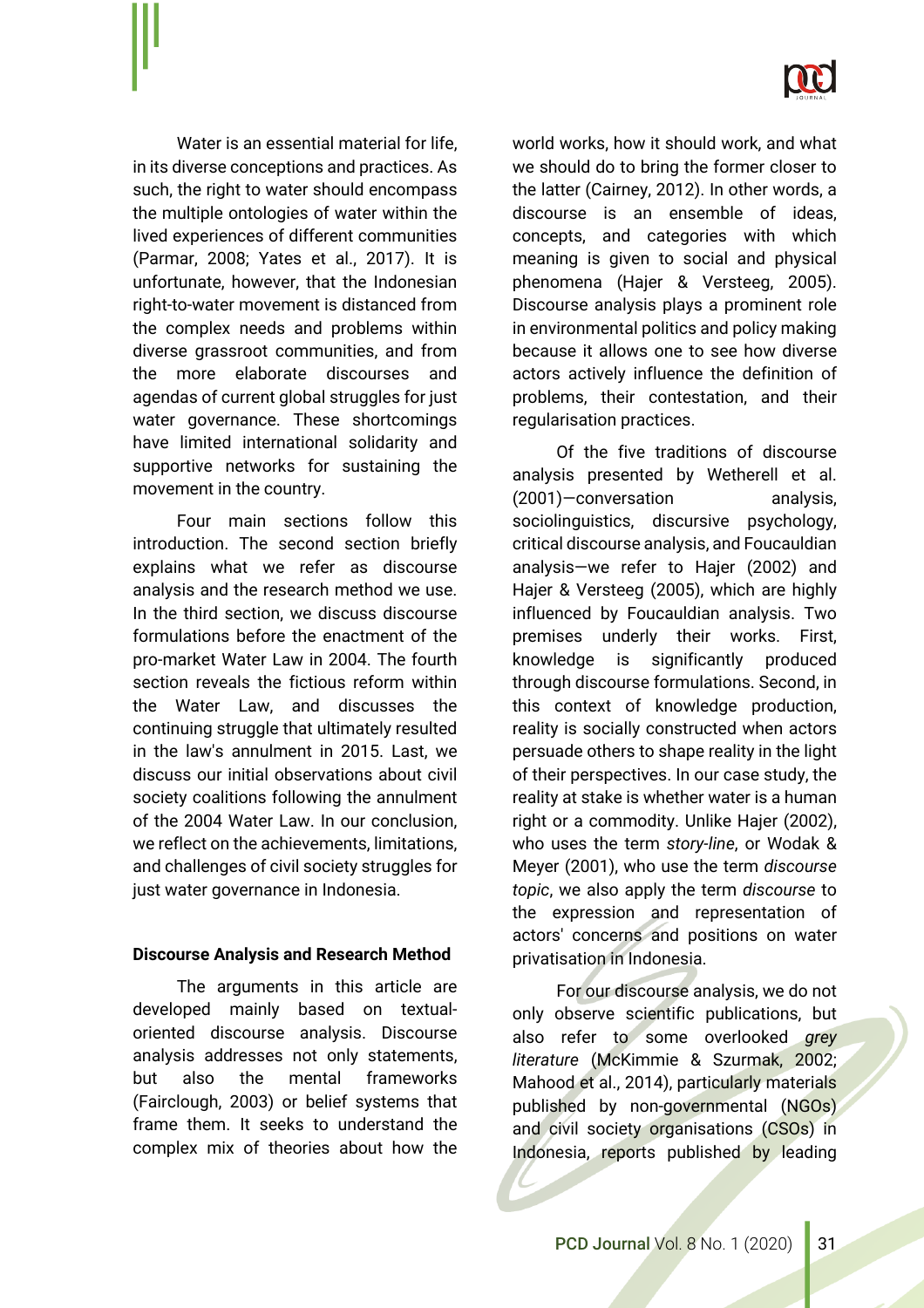

Indonesian newspapers between 2003 to 2018, as well as materials published by donor agencies through their websites. In addition, we develop our arguments based on our observations of activists' discourses within the water sector in their interplays with those of the state; we participated and observed several Indonesian social fora for water justice, using them as sources of data.

The keywords we used to trace materials for discourse analysis were *water as human rights*, *water as commodity*, and *water privatisation*. However, as we found

only a few scientific publications with those keywords after 2015, we added *water* in tracing scientific publications through the Scimago Journal Ranking website. For donor agency publications, we focused on those organisations that provided financial support to Indonesia's water movements and we analysed the publications on their websites. In addition, we used keywords 'NGO/CSO name + publication'. Table 1 summarises the materials that we used for analysis.

| <b>Source</b>            | <b>Keywords</b>                                                                                                  |                                                                                         |  |
|--------------------------|------------------------------------------------------------------------------------------------------------------|-----------------------------------------------------------------------------------------|--|
|                          | 2002 <sub>-2015</sub>                                                                                            | <b>After 2015</b>                                                                       |  |
| Scientific publications  | 'water as human rights',<br>'water as commodity', and<br>'water privatisation'                                   | 'water as human rights',<br>'water as commodity', 'water<br>privatisation', and 'water' |  |
| NGO and CSO publications | 'water as human rights', 'water as commodity', 'water<br>privatisation', and 'the name of NGO/CSO + publication' |                                                                                         |  |
| <b>Newspapers</b>        | 'water as human rights', 'water as commodity', and 'water<br>privatisation'                                      |                                                                                         |  |
| Donor Websites           | 'the name of the donor'                                                                                          |                                                                                         |  |

## **Table 1.** *Materials for Discourse Analysis*

*Source: the authors*

After gathering materials from the above sources, we grouped the story-lines and discourse topics found in these sources. In parallel, we linked these materials to our analysis of Law No. 11 of 1974, Law No. 7 of 2004, and the drafts of the new water law. This article mainly serves to apply discourses analysis to understand the empirical case. Indeed, there remains much to do in using the case study to enrich the theoretical discussion of discourse analysis, to which we hope to contribute on another occasion.

## **Right-to-water Discourses Before the 2004 Pro-market Water Law**

The replacement of Law No. 11 of 1974 regarding Irrigation with Law No. 7 of 2004 regarding Water Resources marked a new era for the Indonesian water sector, one highly dependent on foreign public and private funds for sector development. The enactment of the 2004 Water Resource Law was initially endorsed by the World Bank, in accordance to the Bank's 1993 policy of promoting pro-market oriented water sector (World Bank, 1993). The Bank provided a three-phased Water Sector Adjustment Loan (hereafter the Water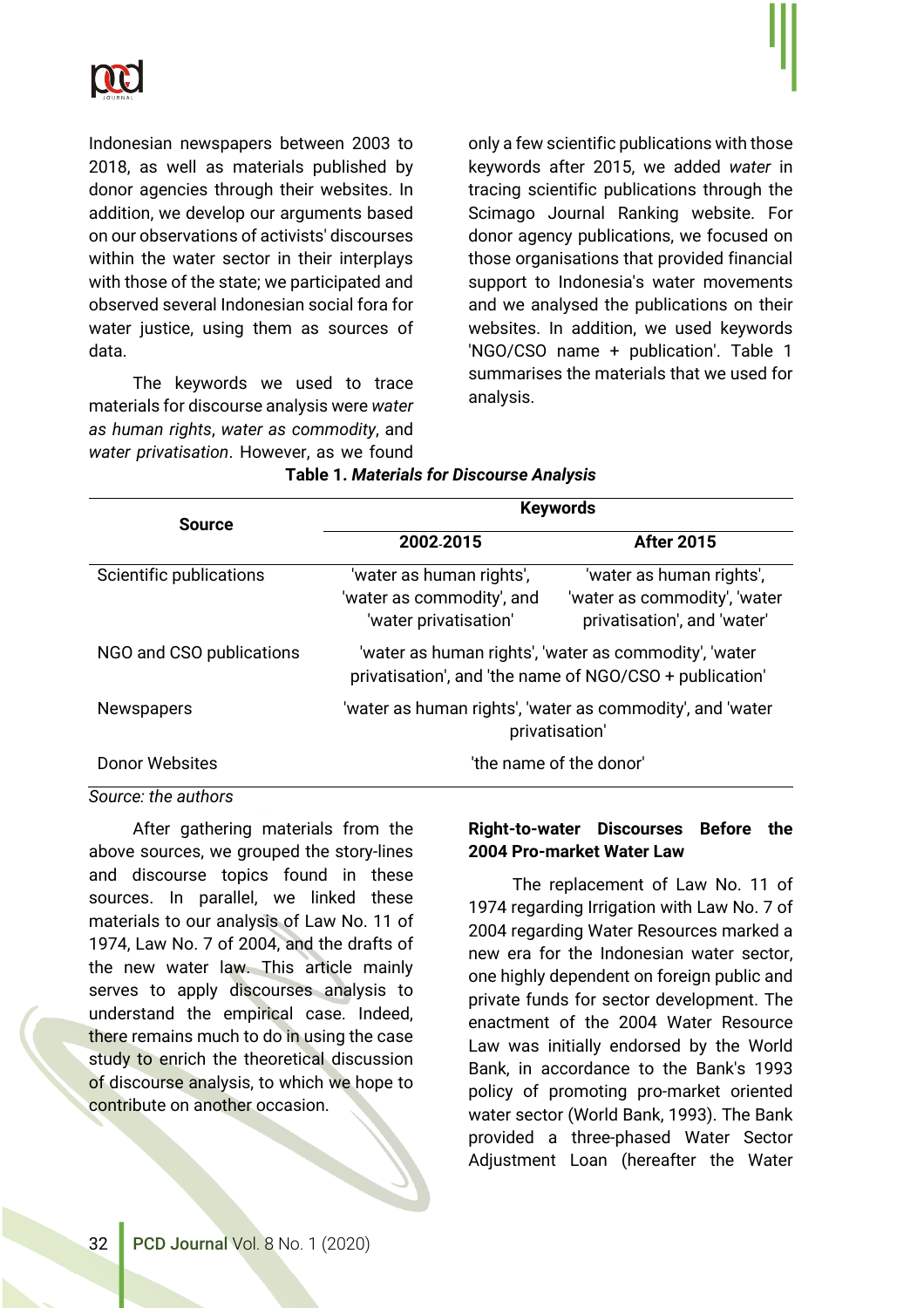

Loan), valued at USD 300 million, intended to *improve* water policy in Indonesia—i.e., to implement a pro-market water policy and implementation plan that was **acceptable to the Bank** (authors' emphasis). This statement was mentioned in the Report and Recommendation of the International Bank for Reconstruction and Development (Hadipuro, 2010).

Prior to the enactment of the Adjustment Loan, the Indonesian government's Inter-Agency Task Force on Water Sector Policy Reform prepared an analysis. It invited two respected nongovernmental organisations (NGOs), the Center for Economic and Social Research, Education, and Enlightenment (Lembaga Penelitian, Pendidikan dan Penerangan Ekonomi dan Sosial, LP3ES) and the Secretariat for the Preservation of Indonesia's Forests (Sekretariat Kerjasama Pelestarian Hutan Indonesia, SKEPHI), to partake in the public consultation process. The involvement of LP3ES and SKEPHI, along with other *local* NGOs in West Sumatra, West Java, and South Sulawesi, fulfilled the public consultation criterion mandated by the Bank. However, this promarket coalition was not without opposition. During the third phase of the loan's realisation, the Indonesian Government had to enact a water law that promoted a pro-market approach. The Indonesian government failed to do so as scheduled (World Bank, 2005), facing massive resistance from the anti-debt civil

 $\overline{a}$ 

society movement. The planned law sparked debate across the country, providing momentum not only for criticising southern countries' dependence on foreign loans, but also the privatisation of public services, i.e. clean water.

The drafting of a market-driven water law led to the rise of a coalition of NGOs that promoted a wider social movement opposed to the water privatisation mentioned in the draft. This movement was driven by three organisations: the Indonesian Forum on Globalisation (Infog) $<sup>3</sup>$  the International NGO Forum on</sup> Indonesian Development (INFID), and the People's Coalition for the Right to Water (Koalisi Rakyat untuk Hak atas Air, KRuHA). Their views on water debt and water privatisation were at the centre of mass media coverage,4 and they organised several public discussions to mobilise the public against the pro-market water law. Interestingly, this coalition also served as a *broker*, minimising conflict by negotiating with a coalition of pro-market NGOs that supported the water law (Cairney, 2015). State agents, such as members of legislature (which had been politically mandated to sanction the drafting of the water law), the Ministry of Public Works, and the World Bank were also invited to discussions by the generators of this social movement. Furthermore, academics from such institutions as the Soegijapranata Catholic University, Universitas Gadjah Mada, Bogor Agricultural Institute,

asing", 2003; "Hal negatif RUU SDA", 2004; "Kekeringan di Jawa kian menghebat", 2003; "Water resource bill needs examining"*,* 2003; "RUU Sumber Daya Air ancam nasib 100 juta petani", 2003; "RUU Air bisa picu konflik antar daerah", 2003; and "RUU SDA sarat privatisasi implikasi buruk bagi kaum miskin", 2003.

<sup>&</sup>lt;sup>3</sup> In 2006, Infog's role was taken over by the Amrta Institute, which had been established by Infog's former director.

<sup>4</sup> See "RUU Sumber Daya Air rawan KKN", 2003; "Merebut air merebut kehidupan", 2003; "Koordinasi sumber daya air lemah", 2003; "DPR jangan tergesa-gesa sahkan RUU SDA", 2003; "RUU SDA lebih untungkan pengusaha swasta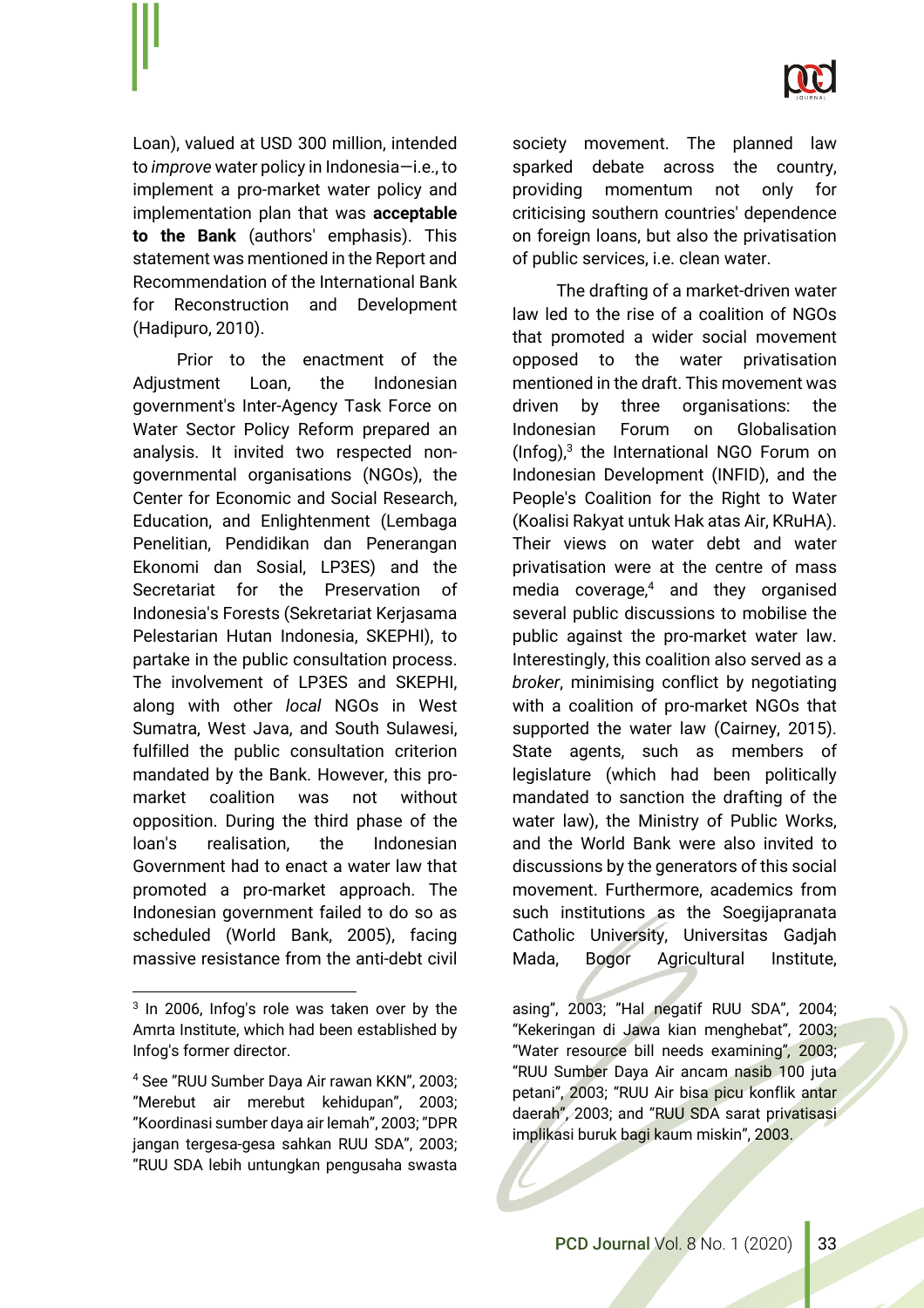

Airlangga University, and Mercu Buana University were involved, as were independent researchers, social foundations (e.g. Geni Foundation) and peasant unions (e.g. Klaten Free Farmers Association).

The coalition opposed to the promarket water law and development strategies—the three NGOs, the academics, and the other civil society organisations developed counter-discourses under the paradigms of political economy, developmental ethics, and the underlying concept of human right to water. Their right-based discourse formulations were also seemingly influenced by, or corresponded to, international academic and non-academic publications and donor policies. In the following section, we summarise the counter-discourses to the pro-market approach.

## *When Water is a Commodity: Privatisation of Water Service Provision*

The pro-market law framed water as an economic good, meaning that it identified profit as a target of water services. The counter-coalition viewed such a pro-market approach as prioritising the interests of industry and private water companies over citizens' needs. In practice, the attribution of economic value to water would allow companies to extract profit from higher water service tariffs, as well as *export* water by selling water to other regions or trading it through agricultural and food products (Hoekstra, 2003). Such water commercialisation often happens at the expense of peasants and other poor communities, who pay lower tariffs or even no tariff at all (Hadipuro, et al., 2014).

The civil society coalition identified such commercialisation as *water* 

*liberalisation*, with the support of the World Bank, International Monetary Fund, and transnational corporations (see Public Citizens, 2003; Grusky, 2003; Bakker, 2003a). Such support was not without cost. Water liberalisation meant increasing dependency on foreign debts. INFID, one of the three initiators of the counter-coalition, translated and re-published Patricia Adams' *The Odious Debt* (2002) and showed that the loans taken by the Indonesian government (such as the Water Loan) would become a long-term burden. It argued that such loans would be *odious*, being not to advance public interests but to create profit; long-term loan instalments were the obligation of the public sector (i.e. the state) (Adams, 2002). Based on this framework, the counter-coalition rejected all statutory regulatory products related to the Water Loan, as we explain further in Section 5.

By framing water as a source of profit, the private sector applies a cherrypicking approach and only serves the most profitable areas (Swyngedouw, 2003). This is why most water concessions in the past three decades have happened in urban areas, where the services become more efficient through large-scale provision (Bakker, 2003a). Pro-market law treats water as a commodity, allowing the private sector to sell water to consumers on the basis of *willingness-to-pay* instead of *ability-to-pay* ((Bakker, 2003a). Moreover, with a market-oriented approach, it is impossible to reconcile the commitment to universal water provision, as in the case of sub-Saharan Africa (Jaglin, 2002). The private sector concentrates on wealthier, more populous, and more urbanised regions, cities and neighbourhoods to the detriment of low-income areas (Budds & McGranahan, 2003). This brings the right to water (Castro, 2004), as well as the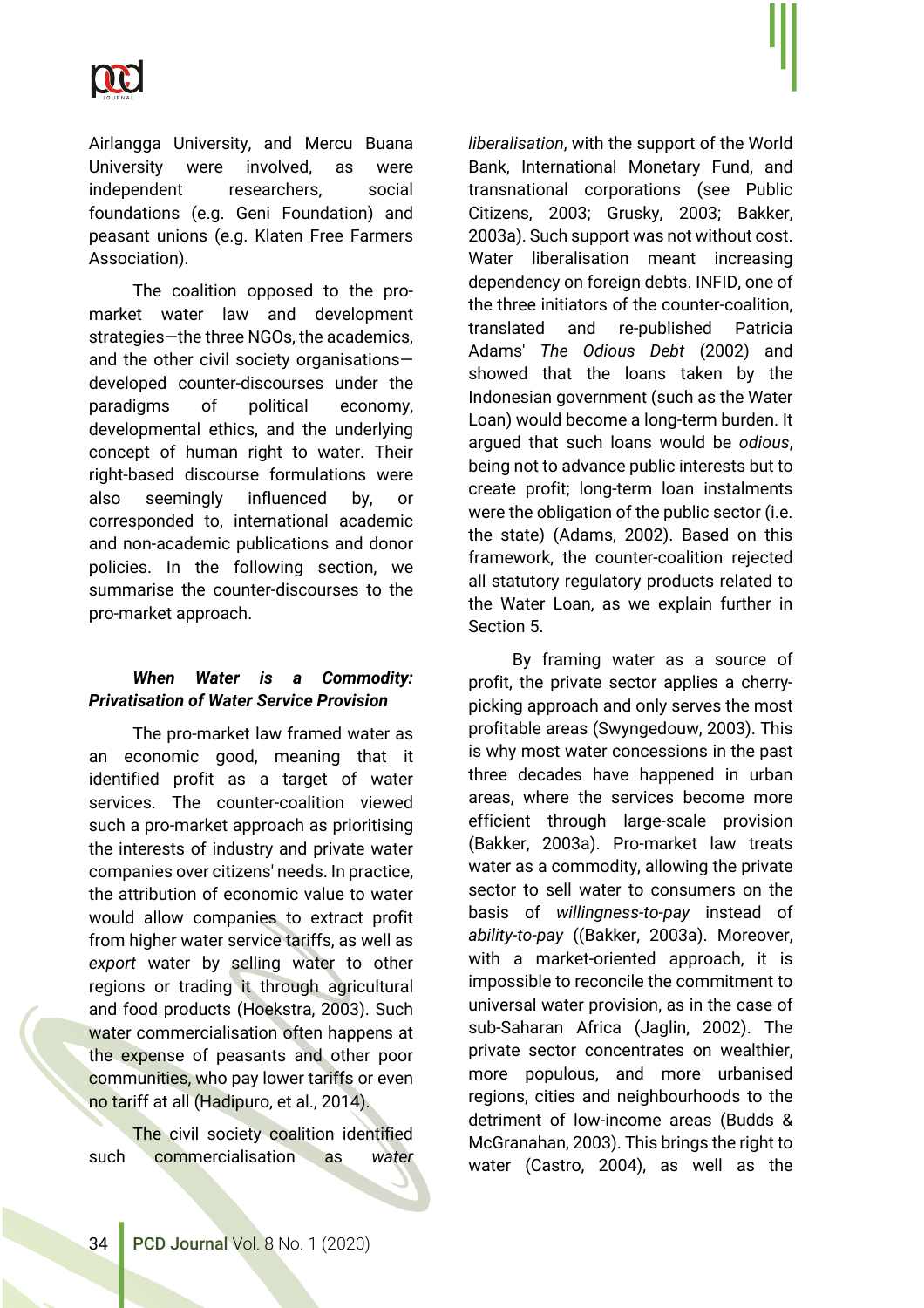

achievement of environmental justice among urban and rural regions, into question. This was highlighted by the rightbased coalition through its advocacy of peasants' right to water (see Hadipuro et al., 2014).

## *When Water is a Social Asset: A Rights-based Approach to Water*

Water privatisation invites several technical and managerial problems: maintaining existing networks, creating new investments for network expansion, and improving accountability to consumers (Jaglin, 2002; Bakker, 2003b). As the Indonesian counter-coalition to pro-market approach has observed, it is not sufficient to address these issues through formal sanction mechanisms, public participation obligations, or improved coordination among statutory institutions—what are normally prescribed as the panacea for the social-institutional costs of water privatisation. Countering the idea that water is a commodity, the rights-based coalition promoted water as a social asset. It argued that there are embedded social practices for treating water as commons, for using a common pool resource approach with a spirit of participatory and socially sustainable water management. Although the practice of water as a common pool resource is never free from contestation, and continuously requires certain institutionalisation processes in order to avoid inter-community conflict, privatisation jeopardises communities' political space in water management and increases the possibility and probability of conflict—especially between concession right-holders and peasants/other collective entities. The coalition's view of water as commons was aligned with the thoughts of activists worldwide, including Vandana

Shiva. Her book *Water Wars*, which documents increased conflicts over water due to the expansive involvement of private companies in the sector, was translated and re-distributed in Indonesia for public education by Insist and Walhi (Shiva, 2002), two leading Indonesian NGOs that fight for social and environmental justice.

The premise of water as social asset was supported by the arguments about the failure of water privatisation. The countercoalition argued that, with the exclusive allocation of water-use rights, there would be more opportunities for corruption, collusion, and nepotism within statutory practices. Corruption would occur as private companies competed to obtain concession rights (Swyngedouw, 2003). Once a concession was given, private water management would operate on a monopoly basis rather than market competition. For example, the privatisation of water services in Buenos Aires, Argentina, failed to reduce household water expenses as Aguas Argentina's monopoly was inconducive to water tariff reduction (Loftus & McDonald, 2001; Grusky, 2003). This was similar to the Indonesian case, when Suharto's New Order regime invited two multinational water companies—the Thames Water and Suez Lyonnaise des Eaux—to sign contracts with the state to supply water to Jakarta's residents (Harsono, 2003). Social assets were transformed into private assets, while simultaneously facilitating corruption, collusion and nepotism (popularly known in Indonesia as *korupsi*,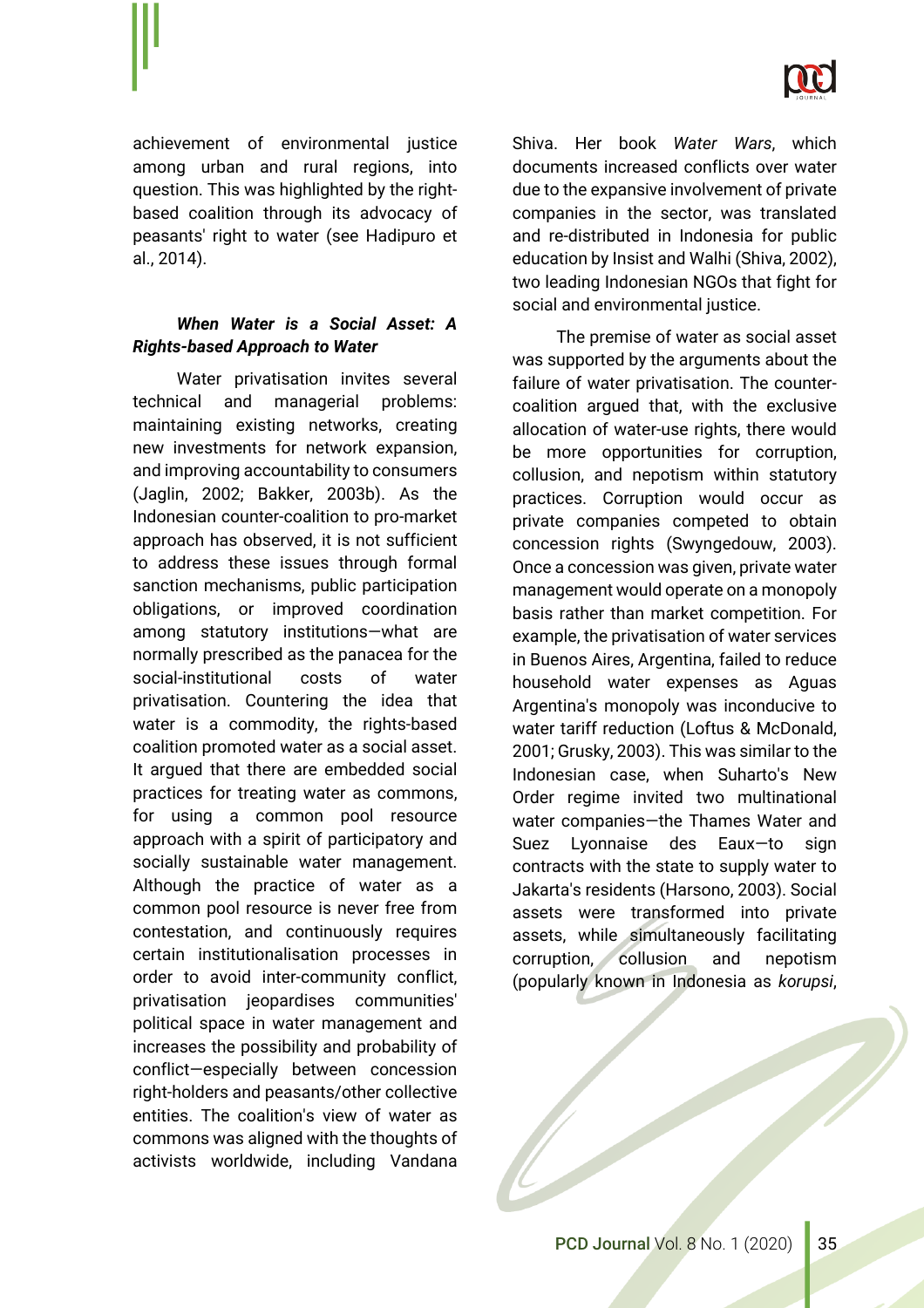

*kolusi* and *nepotisme*, or KKN)5 in the water sector.

The right-based coalition furthermore sought to promote the improvement of the public sector. Public water management has proven to be more efficient and accountable, as cases from Brazil, Hungary, Malawi, and Honduras show (Hall, 2001). It is believed that public water management allows the application of a holistic view of social and environmental conflicts over water resources, as the management is not primarily concerned with profit (see also Grusky, 2003 for several case studies worldwide).

## **The Fictious Reform of the Pro-market Approach in the 2004 Water Law and The Continuous Struggle Against It**

Despite the objections from the civil society movement, the pro-market draft of the water law was enacted in 2004. Interestingly, some anti-privatisation discourses were accommodated in the law, indicating that civil society opposition did not face a complete loss. However, theirs was not an ultimate victory either. Civil society initiatives were fundamentally defeated by legislative and executive power, mostly because public participation was reduced to a limited and formalistic *public consultation* (Susilo et al., 2016). As a result, the accommodated discourses did not deal with *progressive* issues, which were over-ruled by pro-privatisation articles. This *reform of the pro-market approach* dominated the 2004 Water Law.

 $\overline{a}$ <sup>5</sup> Harsono (2003, p. 71) identifies this as *A Sweetheart Deal*, mentioning that 'In alliance with the Suharto family Suharto cronies, Thames and Suez won favourable concessions without public consultation or bidding'.

For instance, the 2004 Water Law mentions that the state must guarantee citizens' right to live healthy and productive lives in a clean environment and to access water for their everyday needs (Article 5). This can be identified as a victory for the counter coalition. Nevertheless, the substance of this article is eroded by the pro-market and pro-privatisation spirit that permeates other articles. The law fails to clearly identify how the state would, in practice, protect communities' use of water in a pro-market and pro-privatisation environment; rather, it allows private companies to *participate* in the development and management of water provision systems (Article 40:4). In addition, specific articles providing private companies with a privileged role in climate modification (Article 38:2), sea-water utilisation (Article 39:2), and river basin appropriation—all of which were opposed by the anti-privatisation movement—had been omitted from the latest revision of the law before its final enactment. The proprivatisation coalition argued that the main goal of the privatisation was to allow private companies to participate in water provision systems, while the omitted roles were considered minor. In Law No. 11 of 1974 regarding Irrigation, private participation had only been guaranteed through the involvement of community cooperatives (see Article 11). The replacement of the 1974 Law with the 2004 Law was intended to provide significant space for private companies' participation in water supply systems, which had

Ardhianie identifies this as having occurred *through closed-door negotiations* (Ardhianie, 2005, p. 227), which can be categorised as collusion and nepotism.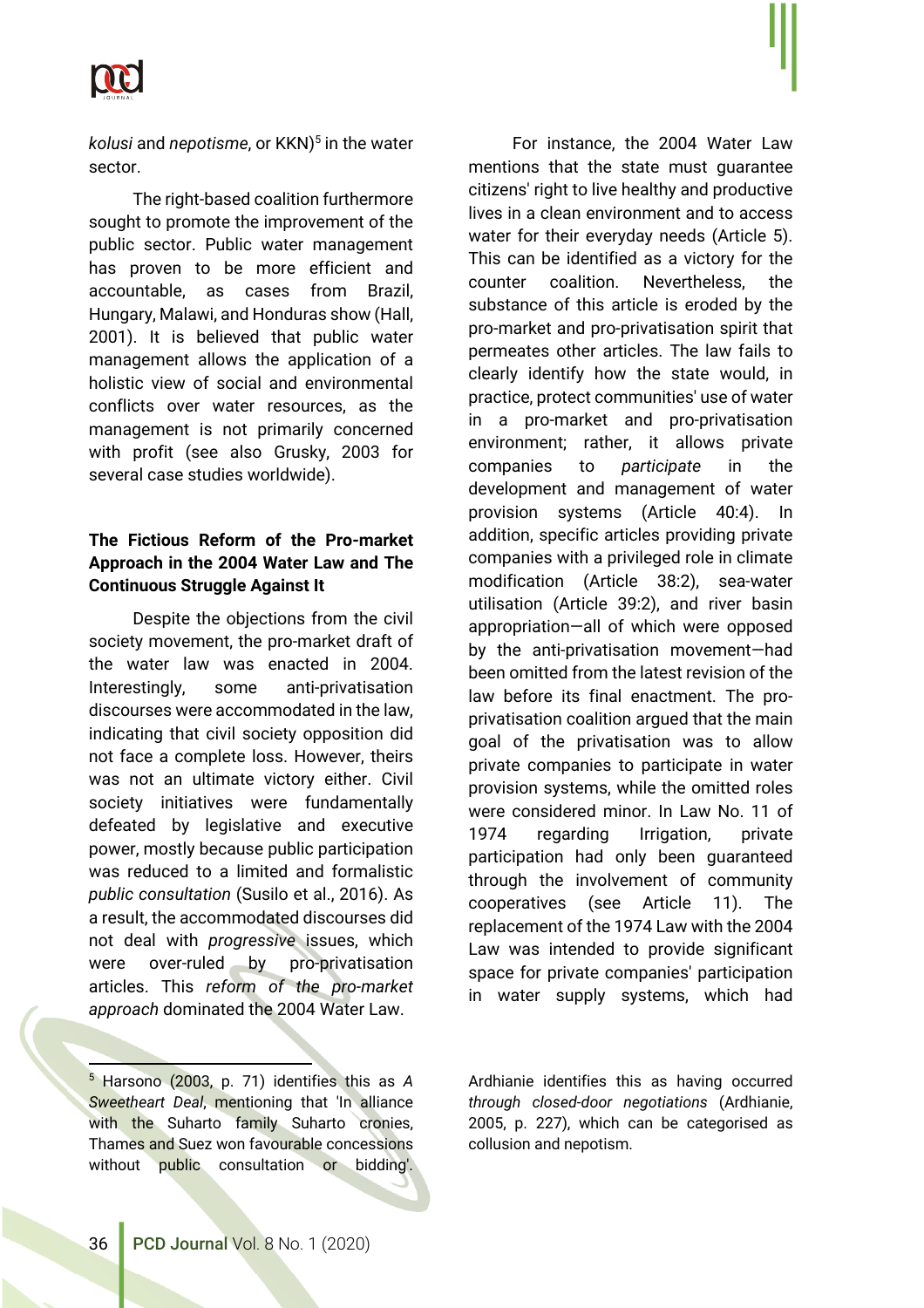

previously been run by public institutions or cooperatives.

The 2004 Law did not include the words *commodity* or *commercial use*, both of which had been rejected by the countercoalition. However, the term *water use rights* is used to refer to the commercial appropriation of water (Article 1:15)—see the case of Turkey for an example of how the term is used to blur water privatisation practices (Islar, 2012). Moreover, although the term *water export* was omitted from earlier drafts, the enacted law allows *water-* *use appropriation* for other countries if the state has met its basic obligations (Article 49): i.e. provided enough water for basic domestic needs, environmental sanitation, agriculture, energy, industry, mining, transportation, forestry and biodiversity, sports, recreation and tourism, as well as environmental protection (Article 29:2). The exclusion of the term *commercial use*, and the omission of articles that were considered minor by private companies, simply provided a symbolic accommodation of counter-coalition discourses.

**Table 2.** *Substantial Differences between Irrigation Law 1974 and Water Law 2004 from the Perspective of the Right-Based Coalition*

| <b>Issue</b>                                                             | <b>Irrigation Law 1974</b>                                                                   | <b>Water Law 2004</b>                                                                                                                           |
|--------------------------------------------------------------------------|----------------------------------------------------------------------------------------------|-------------------------------------------------------------------------------------------------------------------------------------------------|
| Provision<br>guaranteeing<br>right<br>citizens'<br>to<br>access<br>water | Central (Article 11 (1))                                                                     | Central (Article 5)                                                                                                                             |
| Role of private sector                                                   | Article 11(2): no space for Article<br>private sector involvement<br>except for cooperatives | $40(4)$ :<br>private<br>companies can participate in<br>developing or<br>managing<br>water provision systems                                    |
| Role of the state                                                        | Central (see Article 11(1)<br>above)                                                         | Partial (Article 40(4) above;<br>Article 77(3) allows private<br>sector funding)                                                                |
| <b>Principles</b><br>commercial<br>on<br>use                             | Through cooperatives (see<br>Article 11(2) above)                                            | Participation of<br>private<br>$40(4)$ ,<br>companies (Article<br>rights (Article<br>water use<br>$1(15)$ , and water<br>export<br>(Article 49) |
| <b>Functions of water</b>                                                | Social function (Article 2)                                                                  | ecological,<br>Social,<br>and<br>economic functions (Article<br>4)                                                                              |

#### *Source: the authors*

Generally, the final 2004 Law effectively echoed the discourse that proponents of pro-market water law had developed over time. It also rationalised privatisation as a *harmless* part of

development, arguing that: i) privatisation would affect only the remaining available water resources after basic community needs were fulfilled; ii) water-use rights refer to a particular quota, and thus a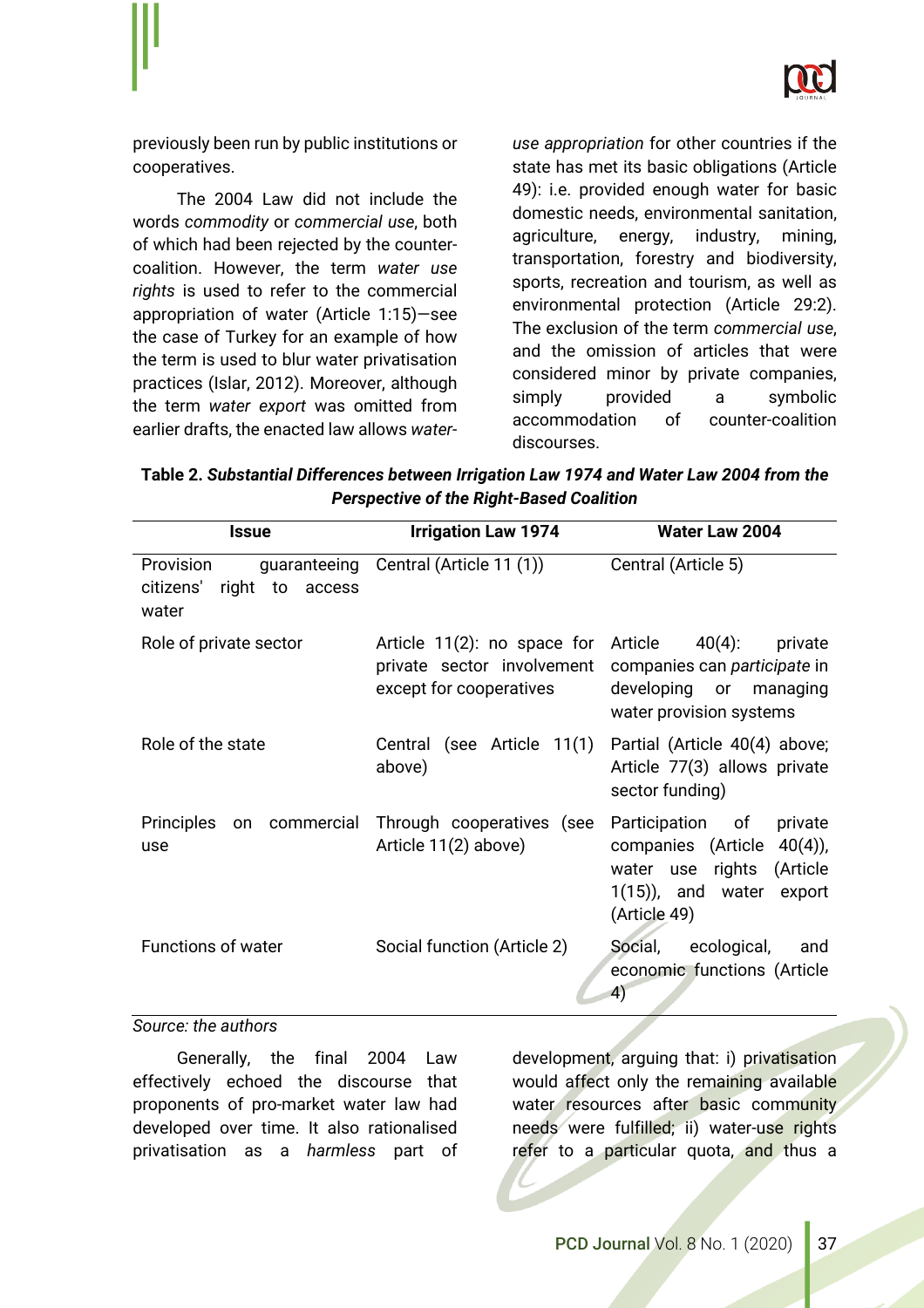

limited amount is subject to regulation; and iii) conflicts and potential conflicts over water could be addressed by scaling use and management according to municipal, provincial, and national regulations.

Despite the ambiguous adoption of the counter-coalition's discourses within the Law, there were substantial positive precedents for the Indonesian social movements beyond the water sector. The society movement continued its struggle, not only using its previous lobbying strategies (as observed by Susilo et al., 2016; Cairney, 2015) but also by instigating a judicial review of the law. The civil society movement, with the support of Muhammadiyah—one of Indonesia's largest Muslim organisations—filed a case with the Constitutional Court of Indonesia against the enactment of the 2004 Water Law.

#### *Struggles through Legal Channels*

In 2005, the civil society coalition filed its first request for a judicial review of the Water Law. This was denied by the Constitutional Court, which concluded that the 2004 Law was consistent with the National Constitution and its requirement for the state to promote the public welfare (Article 33 of the Constitution of 1945). Only two of the nine judges supported the civil society movement.

Nevertheless, the anti-privatisation movement persisted and pursued another judicial review. At that time, such a measure was uncommon, as regulations only allowed for enacted laws to be reviewed once by the Constitutional Court

(Article 60 of Law No. 24 of 2003 regarding the Constitutional Court). For a second judicial review, the Constitutional Court would have to first provide an interpretation of the 2004 Law and conclude that another judicial review was necessary as the government lacked the appropriate legal framework for protecting the public welfare. Ultimately, the Court deemed that Government Regulation No. 16 of 2005 on Drinking Water Provision System—the implementation act for the Water Law violated the constitutional requirement that the government protect the public welfare as it allowed for-profit water tariffs. Based on this reasoning, among others, the promarket Water Law was annulled on 18 February 2015.

## **Discourse Formulations and Policy Struggles after the 2015 Annulment of the 2004 Water Law**

Following the 2015 judicial review and the annulment of the 2004 Water Law, the counter-privatisation coalition's major activities were limited to influencing the drafting of a new water law. Two drafts were prepared, one consisting of 50 articles and another consisting of 69 articles; this second version became the basis for public hearings. However, tension has remained between right-to-water and market-friendly approaches.

The first, or market-friendly version, identifies the private sector as playing a positive role in water provision.6 Although it seemingly protects the basic right to water by endorsing the use of water resources for humanitarian purposes (Article 28:1), and even then only through public consultation

15 October 2019. This new law is similar to the market-friendly version discussed here.

l

<sup>&</sup>lt;sup>6</sup> While this article was being written, the Government of Indonesia issued a new water law, Law No. 17 of 2019 on Water Resources, on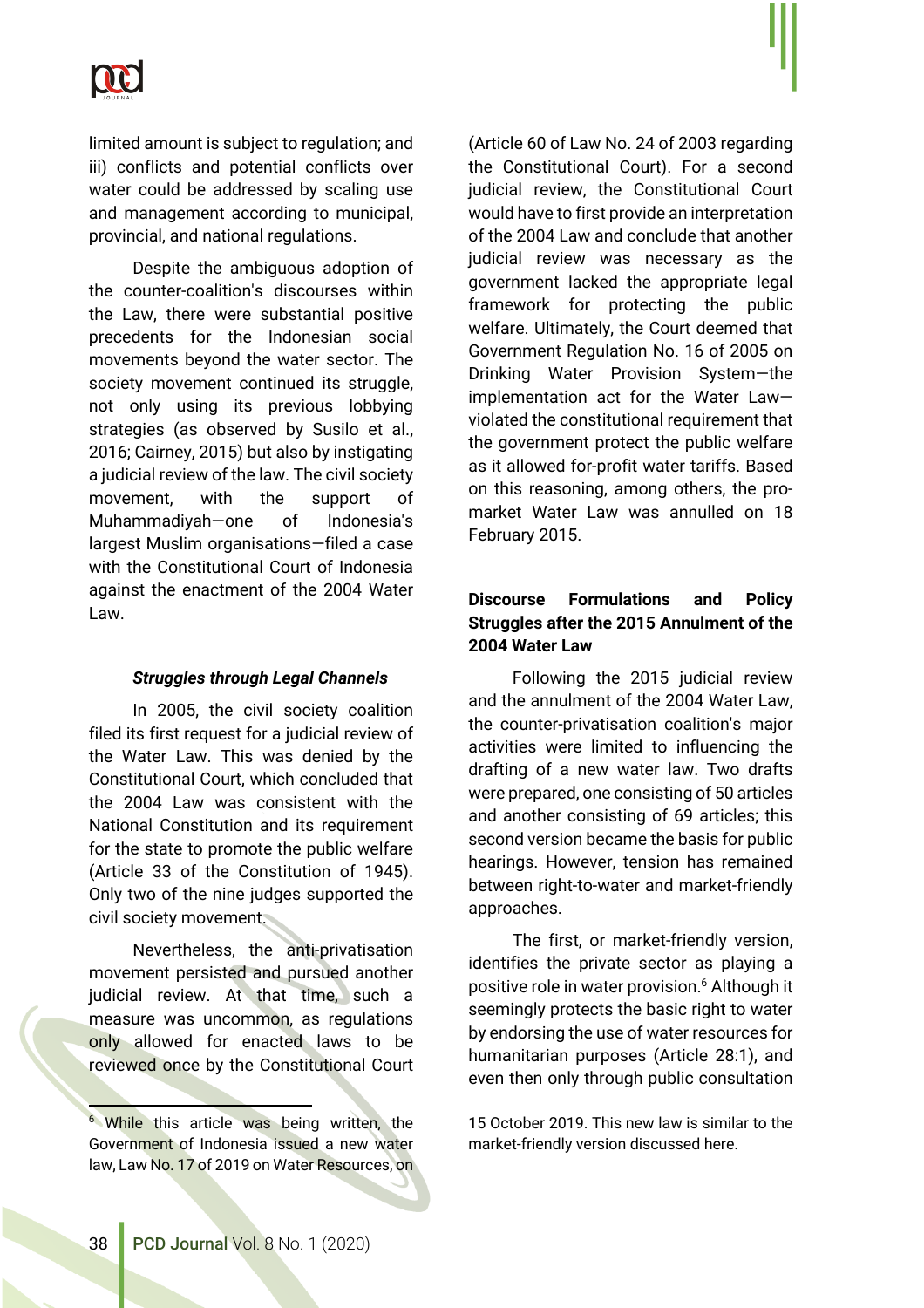

(Article 28:4), it still allows international partnerships. As stated in Article 35(6), '*Penyediaan prasarana sumber daya air dapat dilakukan melalui kerjasama pembiayaan dengan badan usaha swasta atau pemerintah lain*' (The provision of water resource infrastructure can be done in financial partnership with private enterprises or other governments) (authors' emphasis). At the same time, this draft has redefined the right to water as mere usage rights, as implied through the terms *permit* and *sanction* (see also Article 7:4 about '*izin pengusahaan sumber daya air*' or permits for commercial water utilisation).

The second version strongly promoted the right-to-water concept, specifically referring to it in four articles and obligating the State to protect these rights (Articles 6–9). Article 6 of the draft states '*Sumber Daya Air dikuasai oleh negara dan dipergunakan untuk sebesarbesarnya kemakmuran rakyat*' (Water Resources are under the auspices of the state and to be used and utilised for the public welfare); Article 7 asserts that '*Negara menjamin hak rakyat atas air secara cukup, aman, dan terjangkau*' (The State guarantees sufficient, safe, and affordable access to water in fulfilling the public right to water). Article 8 declares that '*Sumber daya air tidak dapat dimiliki dan/atau dikuasai oleh perorangan, kelompok masyarakat atau badan usaha*' (Water resources cannot be owned and controlled by individuals, communities, or enterprises). Article 9 offers a specific point regarding the right-to-that was absent in the market-friendly law draft: Point (1) mentions that '*Hak rakyat atas air sebagaimana dimaksud dalam Pasal 7 meliputi hak untuk menggunakan air bagi pemenuhan kebutuhan pokok minimal sehari-hari, pertanian rakyat, dan kegiatan* 

*bukan usaha*' (The right to water, as mentioned in Article 7, includes the right to use water for basic daily needs, community-based farming, and noncommercial use). Moreover, Article 43 of the second draft limits the allocation of water resources for commercial purposes by referring to the state obligation to protect the people's right to water (*hak rakyat atas air*).

We observe that, since the annulment of the 2004 Water Law, several critical junctions have remained overlooked by normative struggles. Outside of advocacy strategies for influencing the law, Indonesian water social movements have focused narrowly on privatisation and commodification discourses by mainly dealing with the privatisation of piped water services.

In the 2000s, the two global players within the Jakarta water concessions (Thames Water and Suez Lyonnaise) slowly left their water concession contracts. With less pressure from global actors, it was relatively easier for the counter-coalition to advocate for the incorporation of right-towater discourses within the new draft. Still, the privatisation of Jakarta's water utilities continues to be deemed crucial by the coalition, because Thames Water and Suez Lyonnaise released their shares to domestic and regional private companies rather than the public. At the same time, the issues of privatisation and commodification have gone beyond the technological, and as such the social movement must also needs to tackle these changes (which will be elaborated upon below). Unfortunately, as far as we have observed, the counter-coalition has yet to keep pace with private-sector *innovations* in water commodification—i.e. water grabbing for and through infrastructure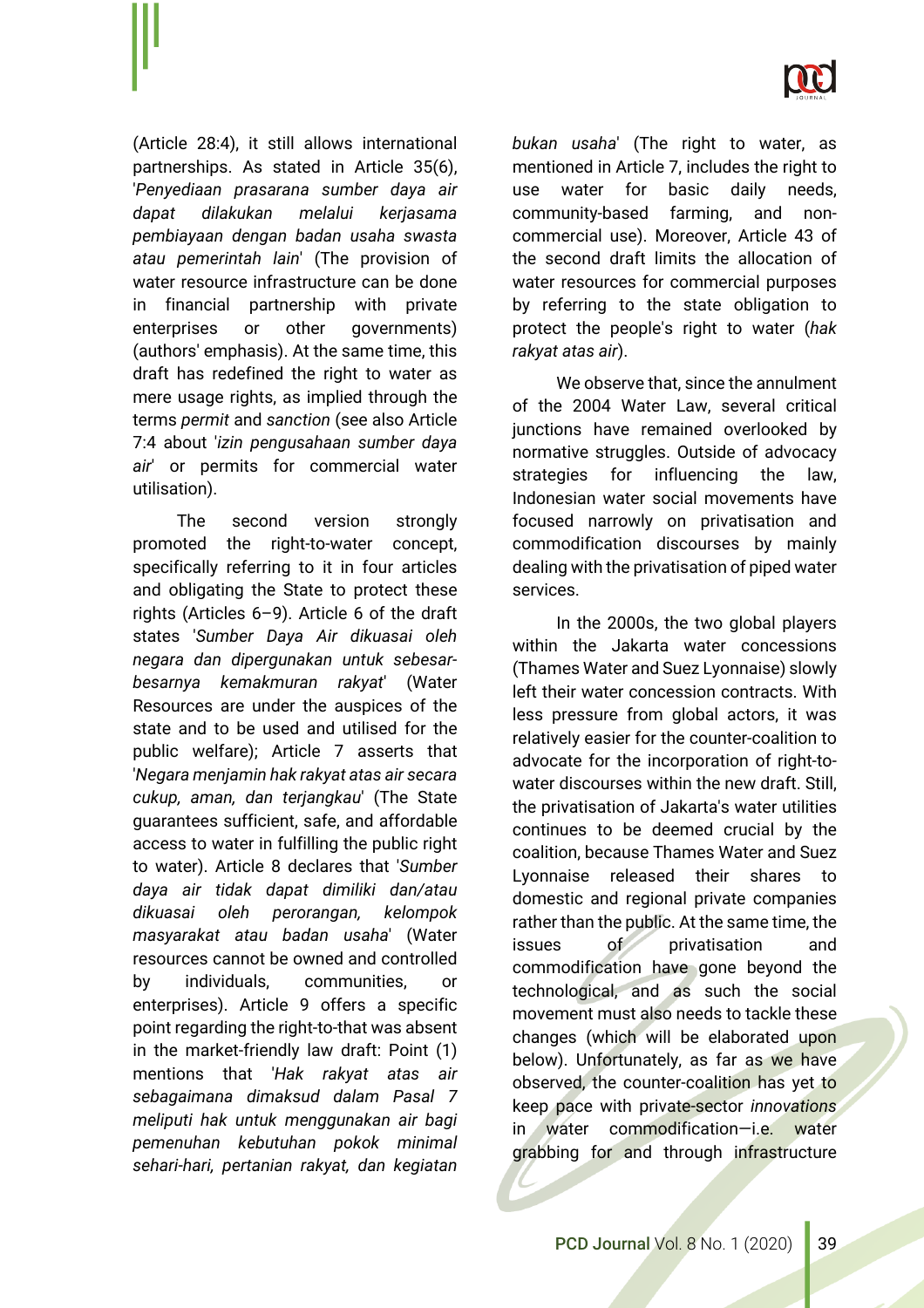

development, bottled water and other nonnetworked water services, and massive water engineering for plantations, mining, and agriculture.

Bottled water industries in Indonesia have been very active in influencing the drafting of the new water law. During the public hearing of the second draft version of water  $law<sup>7</sup>$  bottled water companies criticised the draft and introduced their own version.8 These actors seem to have significant political opportunities, as they have the support of the Ministry of Industry. In 2002, the People's Coalition for the Right to Water (KRuHA), one of the key members of the counter-privatisation coalition mentioned above, advocated against Aqua Danone's water grabbing practices in West Java.9 However, the organisation did not manage to transform this grassroots struggle into a national advocacy campaign, let alone a new water law. It played a peripheral role in the aforementioned discussions of privatisation and commodification, playing a supporting role rather than leading public discourse. This led to the silencing of human-right-to-water discourses. In one discussion, for example, with key speakers from BPP SPAM (the government body for drinking water infrastructure development), the Ministry of Public Works, the Jakarta State Water Company, Aspindo (the Indonesian Mining Service Association), Aspadin (the Association of Bottled Water Companies), and KRuHA, as well as two public policy experts and a member of

<u>.</u>

<sup>8</sup> Their discourse managed to gain wider attention through mass media coverage. (See, national parliament, the forum concluded that the private sector would still play a crucial role in the development of the water sector ("Private sectors still needed", 2017).

Pro-market coalitions have shown a more advanced standpoint in the first draft of the new water law, for example in anticipating the issue of climate change. Article 25, Point 11, of their proposal addresses issues of climate change mitigation and adaptation by allowing the private sector to play a positive role in providing necessary infrastructure and restoring rivers (such as in the case of Payment for Environmental Services). They present themselves as more *progressive* than the counter-movement, which is meant to support grassroots but remains focused on the privatisation of piped drinking water systems.

As shown by the Jakarta water concessions, such privatisation is no longer the main interest of global capitalists. As such, civil society movements should focus on crucial issues such as big infrastructure, socially-andecologically unfriendly river restorations, massive ground water extraction, alternative means of achieving Sustainable Development Goals, as well as pro-poor water governance. Such issues are not accommodated within the second draft version of new water law; a critical push is necessary so that such issues are

for example "Kemperin minta industri AMDK", 2018).

 $9 \text{}$  See http://www.kruha.org/page/id/document\_detil /2/14/Paper/RUNTUHNYA\_\_MITOS\_\_NEGARA \_\_BUDIMAN\_.html (accessed on 29 July 2019).

 $<sup>7</sup>$  It was organised at the National Parliament in</sup> May 2017 and attended by both authors; the first author also presented some critical views and recommendations for some fundamental transformations within the public sector.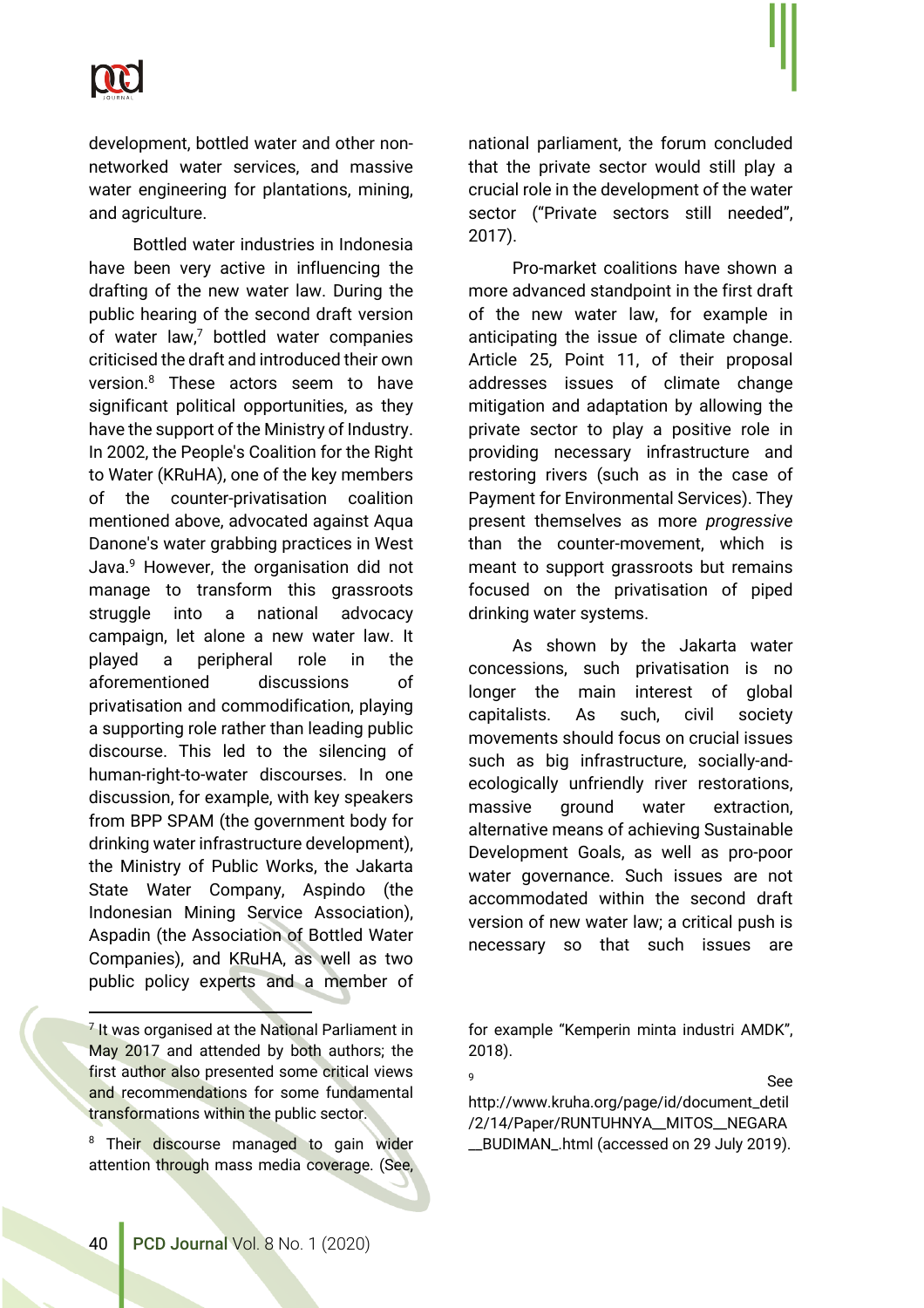

anticipated in a manner that benefits the public.

## *Shifting Global Discourses and a New Need to Respond to Grassroot Struggles*

Looking beyond Indonesia, there have been many changes in global struggles for just water governance. In demanding universal recognition of humans' right to water, global movements have reached beyond piped and networked water services, also dealing with food and energy matters. Global discourses on private sector involvement within the water sector have also shifted, a fact driven primarily by the behaviour of the private sector (see for example in Bakker, 2003b). Investment in piped water systems is no longer attractive for foreign private companies, and as such the issue of commodification has not been emphasised. Discourse formulation and critical attention have been directed to the virtual trading of water, for example through food and agricultural products. This offers a more comprehensive approach to human rights.

Given that the private sector has much less interest in piped drinking water systems, especially given the model's failure in England and Wales, many international donors have also shifted away from advocating *the right to water*. Issues that have drawn international attention include *a fair world without pover*t*y*, *access to clean drinking water beyond the networked system/decentralised water and sanitation provision systems*, *forest protection,* and *tackling climate change through the water secto*r. Below are some recent key discourses employed by leading international donors and scientific publications.

The Trans National Institute (TNI) still deals with issues of *privatisation*, *remunicipalisation of piped drinking water system*, and *water justice*. However, it has re-articulated the issue of privatisation by offering public alternatives that explore *the potential of other state-owned enterprises to lead an alternative, more human-centred, and environmentally-sensitive development approach* (see https://tni.org/). The organisation also campaigns against water grabbing, seeking to build a just, democratic, and sustainable planet; this is also linked to the food and agriculture sector, the mining sector, and the issue of deforestation. The Rockefeller Foundation has been promoting *health for all*, and *the well-being of humanity throughout the world*, see Rockefeller foundation (https://www.rockefellerfoundation.org/) with its approach being closely linked to urban development programmes such as the Asian Cities Climate Change Resilience Network, Fresh Water, and Resilient Cities.

Meanwhile, water discourse is not an issue for the Centre of Public Integrity (https://publicintegrity.org/), which has focused on *Protecting Health, Safety, and Democracy*. Triple eleven (11.11.11) (https://www.11.be/en/), another donor agency, still provides support for access to clean drinking water. However, its main vision is *a fair world without poverty*, and especially for Indonesia, one of the countries it supports, *saving the forests* benefits for everyone. Some organisations, such as the Public Services International Research Unit and Pacific Institute, do continue to focus on *privatisation, the human right to water*, and *water and conflict*. Pacific Institute in particular has aligned its discursive strategies with publications in academic journals, dealing with such key issues as *climate change vulnerability and resilience, water and*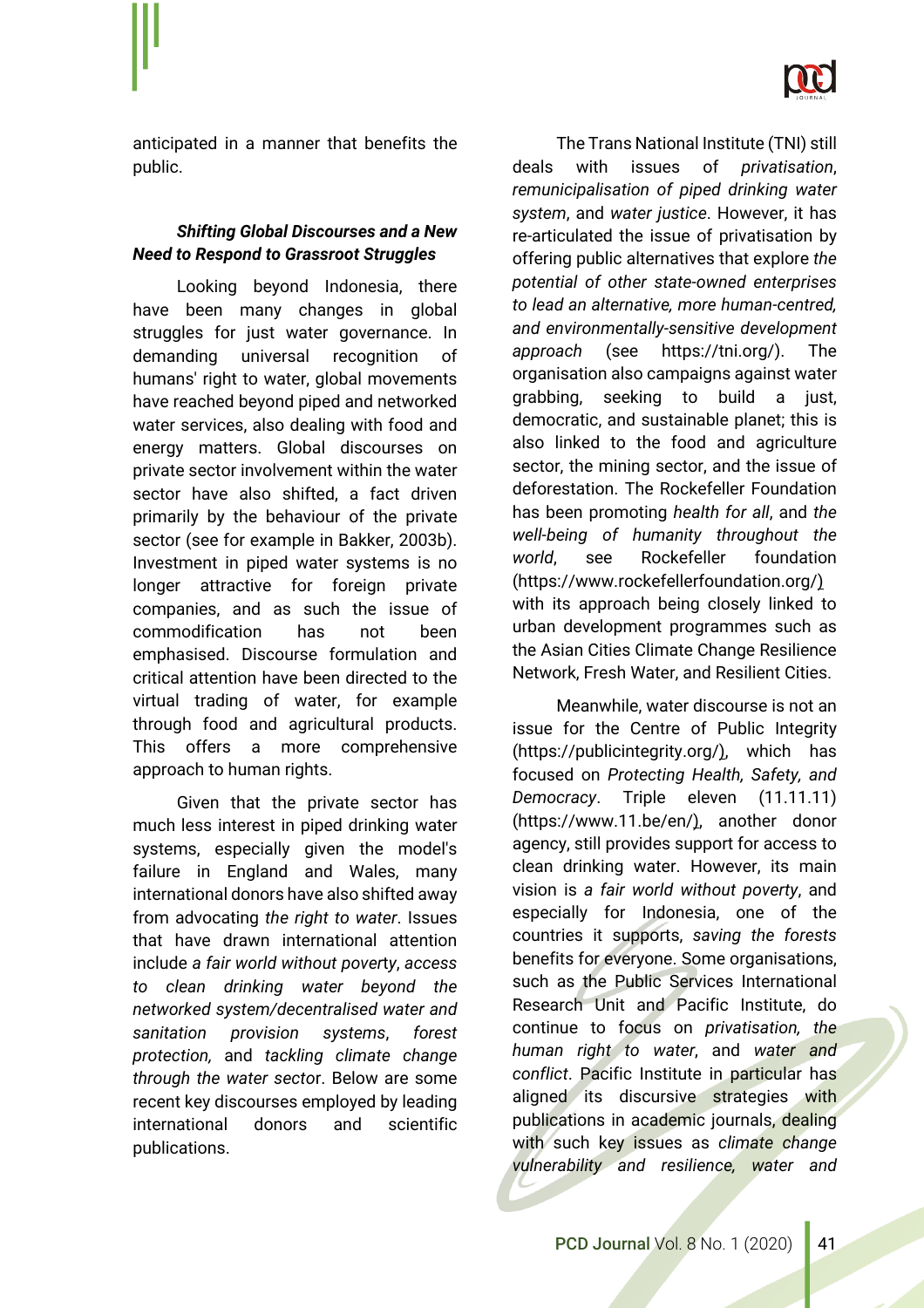

*poverty, water-energy nexus,* and *water, food and agriculture.*

The changing concerns of international donors are echoed within the academic literature, international journals as researchers have paid attention to the changes in the water sector and critically reacted to that. Reviewing the Scimago Journal Ranking System for journals on water, we can see publications have focused more on the topics of *big infrastructure* (*Water Alternatives*, 2016– 2018), *dam removal* (*Water Alternatives*, 2017), and *river restoration* (*Water Alternatives*, 2017, and *Water Resources & Economics* 2017). The topic of *sustainability* has drawn serious attention, as has *water security* (*Water Environment Research*, 2018, and *Water Resources Planning and Management*, 2018 and *Water*, 2015). Other leading topics within the research sphere include *water, food and energy nexus* (*Advances in Water Resources,* 2018, and *Water,* 2016), *virtual water* (*Water Resources Management*, 2018), *climate change* (*Water SA*, 2018), *resilience* (*Journal of Water, Sanitation, and Hygiene for Development,* 2017, and *Urban Water,* 2018), *pro-poor implementation of Sustainable Development Goal*s (*Journal of Water, Sanitation and Hygiene for Development*, 2018); *water and health nexus* (*Water Resources Management*, 2018, and *Water SA,* 2018), and *digital network governance* (*Advances in Water Resources*, 2018, and *Water Alternatives,* 2015). Although this does not represent all academic discourse worldwide, this summary does show the link between academia and international donor organisations' tendencies.

To a certain extent, recent global discourses represent the need to connect the water sector with other development

sectors, and to represent the interconnectedness of these aspects within humans' everyday lives. Our main concern remains the extent to which Indonesian social movements can emphasise interconnectedness among sectors in a manner that is based on the grounded reality of peoples' needs and ongoing conflicts among users, rather than merely follow contemporary trends. Indonesia is facing many sectoral struggles regarding water-related problems beyond those commonly identified as part of the water sector: the peasant movements against cement factories to protect karst water resources, the struggles of fisher folks against sea reclamation, and communities' struggles against bottled water companies. As the anti-privatisation movement continues within the trajectory of the counter-coalition, isolating it from the grounded needs of struggling communities across the archipelago, the movement will lack the solid grassroots support it needs.

It is necessary to translate the meaning of normative struggles for just water law into a good law that can provide a normative instrument against undemocratic state and capital interests while simultaneously protecting heterogenous communities. At the pragmatic level, it is unfortunate that counter-movements have not been able to follow international discourses even as they have remained dependent on foreign donors. This is another challenge: if foreign donors remain the backbone of countermovements, their strategies need to be balanced with grassroots aspirations, which should be the main driver for directing campaign and advocacy issues. This is necessary to stave off the decline of social movements in the Indonesian water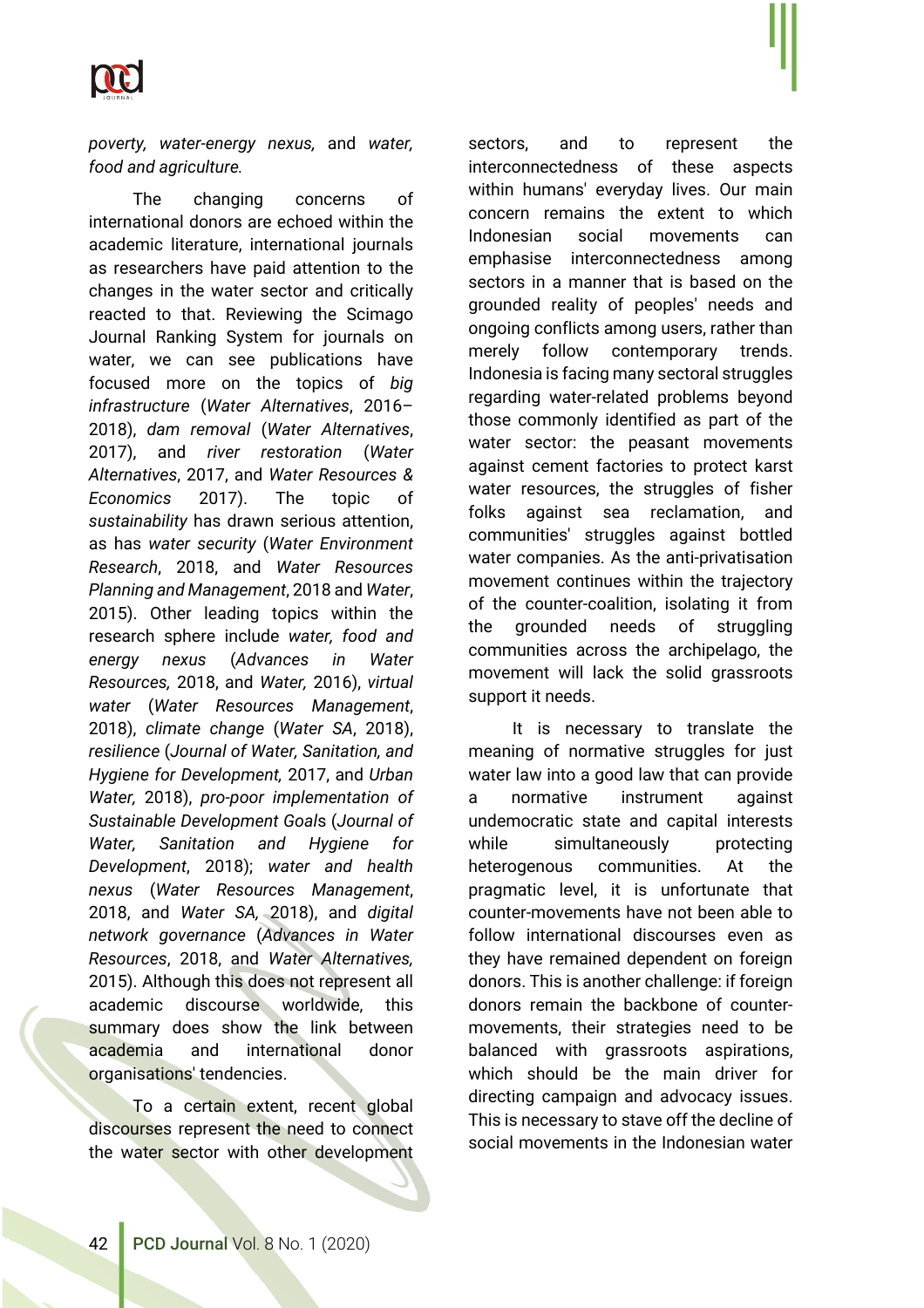

sector, which were quite strong in the early 2000s.

#### **Conclusion**

The drafting of Indonesia's Water Law (Law No. 7 of 2004 regarding Water Resources) provided an impetus for the emergence of civil society movements that opposed water privatisation, an agenda that was clearly articulated within the draft Law. Three civil society organisations— Infog, INFID and KRuHA, without dismissing others—motored this antiprivatisation movement. However, rather than acting antagonistically, these three organisations also served as *brokers* between two existing coalitions: those opposed to privatisation and those promoting water commodification. As a crucial step, they pressured the government to incorporate human rights principles into its draft Water Law. Although the law that was ultimately enacted did adopt some of the antiprivatisation movement's discourses, these elements were only minor, and did little to curb the grand discourse of water privatisation. These accommodations were merely intended to reduce potential conflict and to give the process a semblance of democracy.

The anti-privatisation movement persevered, and in 2015 the Constitutional Court of Indonesia annulled the Law after a second judicial review-the first instance of multiple judicial reviews in Indonesian history. The anti-privatisation movement gained new political recognition and created new opportunities to promote what it identified as public interests. Challenges, however, remained, as contestation

continued over normative and regulatory frameworks. Unfortunately, privatisation discourses have continued to dominate policymaking processes.

Our textual-discourse analysis of Indonesian mass media, grey literature, academic studies, and publications of (international) donor organisations found that early anti-privatisation activities were coherent, to an extent, with global discourses on the right to water. As such, there was a degree of solidarity and international support for the antiprivatisation and anti-commodification movements in Indonesia. Such coherence with critical global discourses has been lacking in recent years, and as such there has been international support for the national movement. Civil society movements worldwide fight for just water governance by tackling the issues of climate change, big infrastructure, river restoration, dam removal, water-foodenergy nexus, health-for-all, virtual water grabbing, and digital network governance. The weakening of anti-privatisation since the annulment of the 2004 Water Law can also be attributed to the fact that they have limited their focus to the issue of water privatisation and commodification within the piped-water sector, even though these issues expand beyond piped water and affect all dimensions of community life. It is a challenge to re-connect civil society struggles in the Indonesian water sector with more recent global struggles. No less important, there is a need for the antiprivatisation movement to recognise the everyday problems faced by grassroots communities to ensure said communities' access to and management of water and water resources.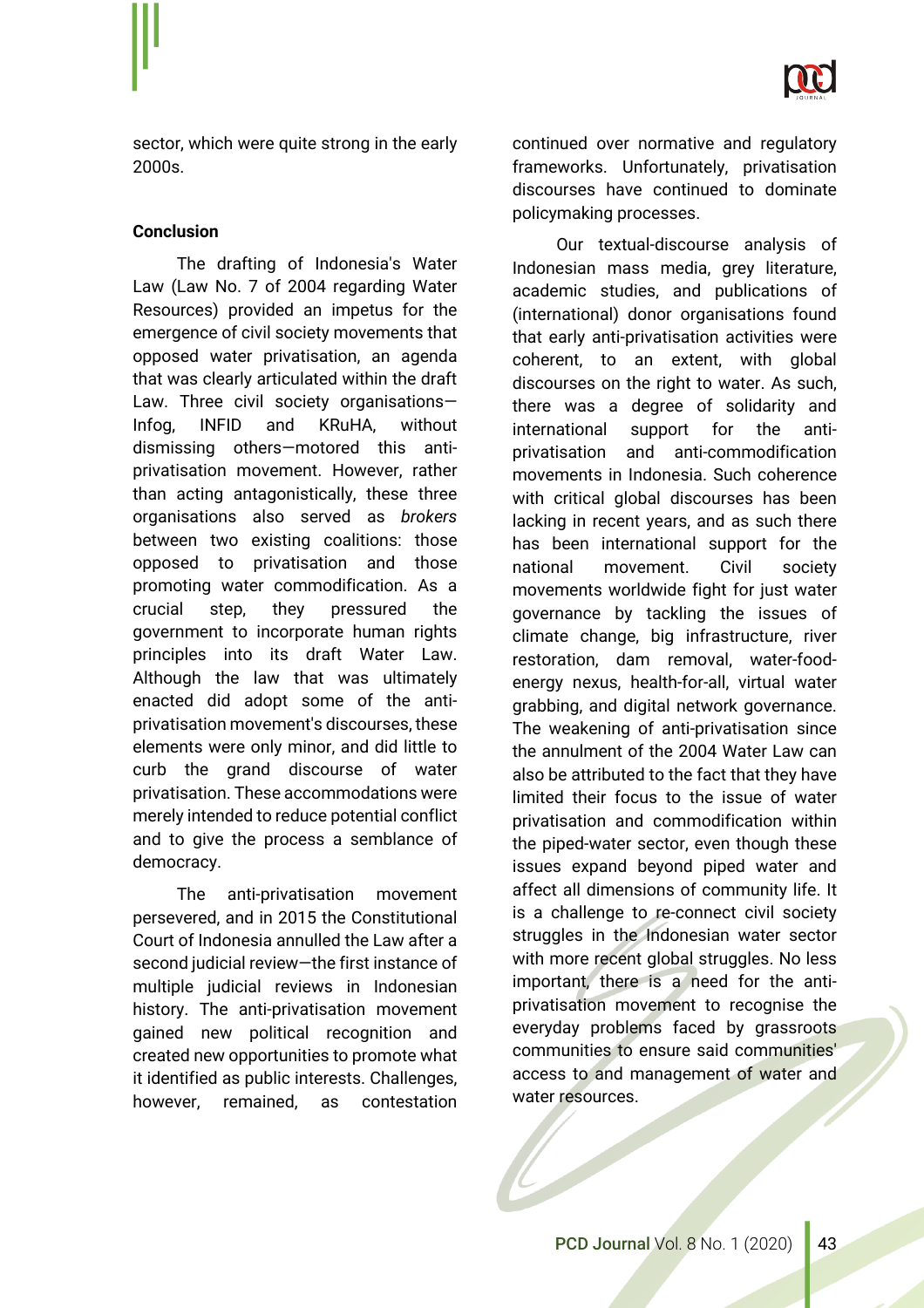

#### **References**

- Adams, P. (2002). *The odious debt (utang najis) obral utang, korupsi dan kerusakan lingkungan di dunia.* [E. Zainury, Trans.]. INFID and Bina Rena Pariwara.
- Allan, J. A. (2006). IWRM: The new sanctioned discourse? In P. P. Mollinga., A. Dixit., & K. Athukorala (Eds.), *Integrated water resource management: Global theory, emerging practice and local needs* (pp. 38-63). Sage.
- Angel, J., & Loftus, A. (2019). With-against-and-beyond the human right to water. *Geoforum, 98*, 206–213. https://doi.org/10.1016/j.geoforum.2017.05.002.
- Antlöv, H., Ibrahim, R., & van Tuijl, P. (2005). *NGO governance and accountability in Indonesia: Challenges in a newly democratizing country*. The International Center for Not-for-Profit Law.

http://www.icnl.org/research/library/files/files/Indonesia/Peter\_NGO%20accountabilit y%20in%20Indonesia%20July%2005%20version.pdf.

- Ardhianie, N. (2005). Water privatisation in Indonesia. In B. Balanya., B. Brennan., O. Hoedeman., S. Kishimoto., and P. Terhorst (Eds.), *Reclaiming public water: Achievements, struggles and visions from around the world* (pp.227-238). Transnational Institute and Corporate Europe Observatory.
- Argo, T., & Firman, T. (2001). To privatize or not to privatize? Reform of urban water supply services in Jabotabek, Indonesia. *Built Environment, 27*(2), 146– 155. https://doi.org/10.2307/23287518.
- Baer, M., & Gerlak, A. (2015). Implementing the human right to water and sanitation: A study of global and local discourses. *Third World Quarterly, 36*(8), 1527–1545. https://doi.org/10.1080/01436597.2015.1043993.
- Bakker, K. (2003a). Archipelagos and networks: Urbanization and water privatization in the South. *The Geographical Journal, 169*(4), 328–341. https://doi.org/10.1111/j.0016- 7398.2003.00097.x.
- Bakker, K. (2003b). From public to private to … mutual? Restructuring water supply governance in England and Wales. *Geoforum, 34*(3), 359–374. https://doi.org/10.1016/S0016- 7185(02)00092-1.
- Bakker, K. (2007). The "commons" versus the "commodity": Alter-globalization, antiprivatization and the human right to water in the Global South. *Antipode, 39*(3), 430–455. https://doi.org/10.1111/j.1467-8330.2007.00534.x.
- Beers, S. (2013). Thinking globally, framing locally: International discourses and labor organizing in Indonesia. *Austrian Journal of South-East Asian Studies, 6*(1), 120–139. https://doi.org/10.14764/10.ASEAS-6.1-7.
- Budds, J., & McGranahan, G. (2003). Are the debates on water privatization missing the point? Experiences from Africa, Asia, and Latin America. *Environment and Urbanization, 15*(2), 87–113. https://doi.org/10.1177/095624780301500222.
- Cairney, P. (2015). Paul A. Sabatier, "An advocacy coalition framework of policy change and the role of policy-oriented learning therein". In M. Lodge., E. C. Page., & S. J. Balla (Eds.),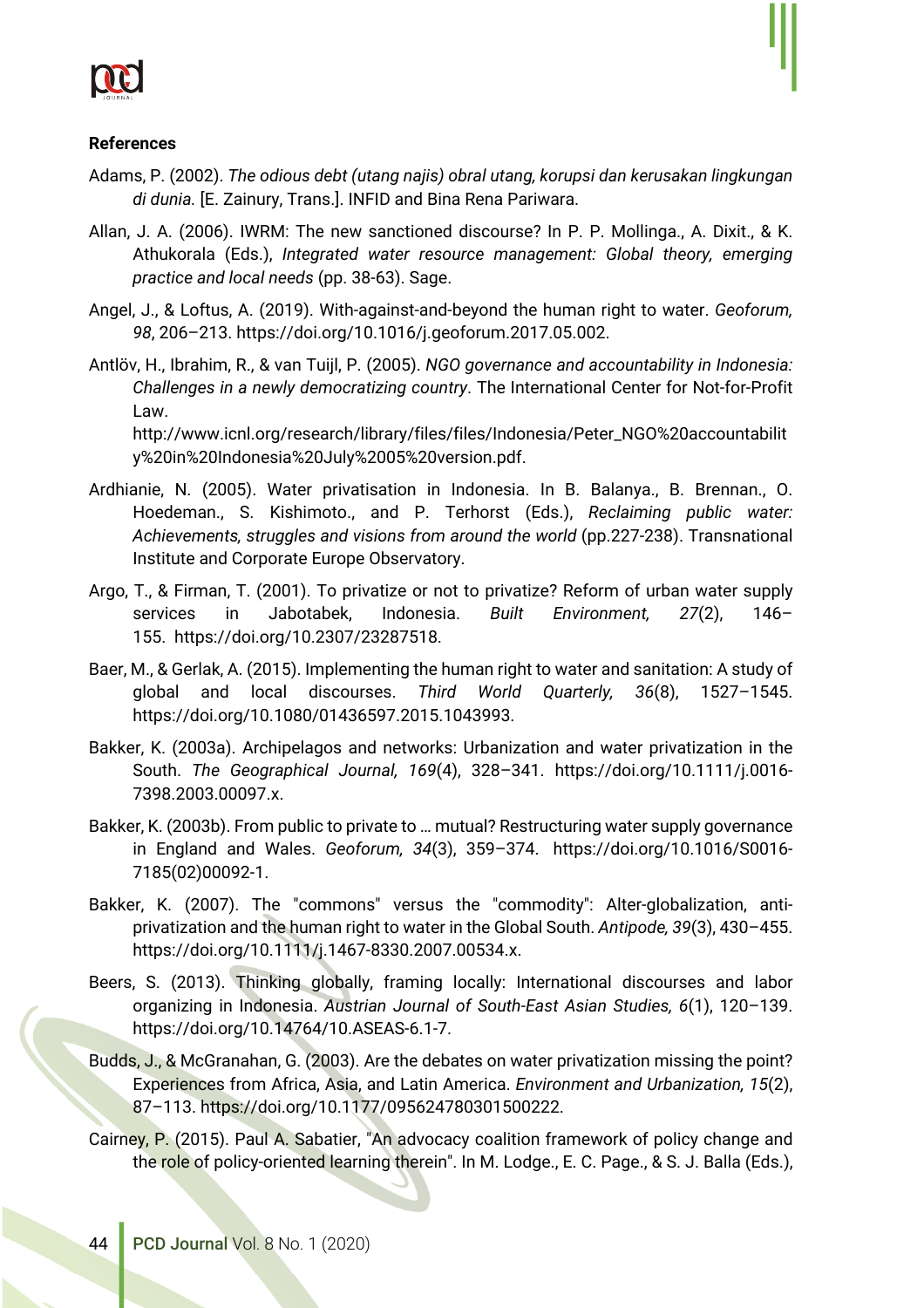

*The Oxford handbook of classics in public policy and administration* (pp. 484–497). Oxford University Press.

Cairney, P. (2012). *Understanding public policy: Theories and issues*. Palgrave Macmillan.

- Castro, J. E. (2004). Urban water and the politics of citizenship: The case of the Mexico City metropolitan area during the 1980s and 1990s. *Environment and Planning A, 36*(2), 327– 346. https://doi.org/10.1068/a35159.
- DPR jangan tergesa-gesa sahkan RUU SDA. (2003, December 10). *Kompas*, 8.
- Fairclough, N. (2003). *Analysing discourse: Textual analysis for social research*. Routledge Taylor & Francis Group.
- Grusky, S. (2003). *Water privatization fiascos: Broken promises and social turmoil*. Public Citizen. http://saveobwater.com/Privatization/privatizationfiascos.pdf.
- Hadipuro, W. (2010). Indonesia's water supply regulatory framework: Between commercialisation and public service? *Water Alternatives, 3*(3), 475–491.
- Hadipuro, W., Rusmadi, Latif, A., & Ekaningdyah, A. (2014). Market triumphalism in water governance: A study of the Indonesian West Tarum Canal water allocation. *International Journal of Water, 8*(4), 368–380. https://doi.org/10.1504/IJW.2014.065793.
- Hadipuro, W., & Ardhianie, N. (2011). Critical review of Jakarta water concession contract. Amrta Institute for Water Literacy and Public Services International. http://www.amrtainstitute.org/attachments/article/148/Critical%20Review.pdf.
- Hajer, M.A., (2002). *The politics of environmental discourse*. Clarendon Press.
- Hajer, M., & Versteeg, W. (2005). A decade of discourse analysis of environmental politics: Achievements, challenges, perspectives. *Journal of Environmental Policy and Planning, 7*(3), 175–184. https://doi.org/10.1080/15239080500339646.
- Hal negatif RUU SDA. (2004, February 5). *Kompas*, 10.
- Hall, D. (2001). *Water in public hands: Public sector water management – a necessary option*. Public Services International. https://www.ircwash.org/sites/default/files/Hall-2001- Water.doc.
- Harris, L. M., Rodina, L., & Morinville, C. (2015). Revisiting the human right to water from an environmental justice lens. *Politics, Groups, and Identities, 3*(4), 660–665. https://doi.org/10.1080/21565503.2015.1080619.
- Harsono, A. (2003). Water and the politics in the fall of Suharto. *The Water Barons*. The Center for Public Integrity.
- Hoekstra, A. Y. (ed.). (2003). *Virtual water trade*. IHE.
- Inter-Agency Task Force on Water Sector Policy Reform, Government of Indonesia (1999). *Water sector adjustment loan sectoral environmental assessment*. Government of Indonesia.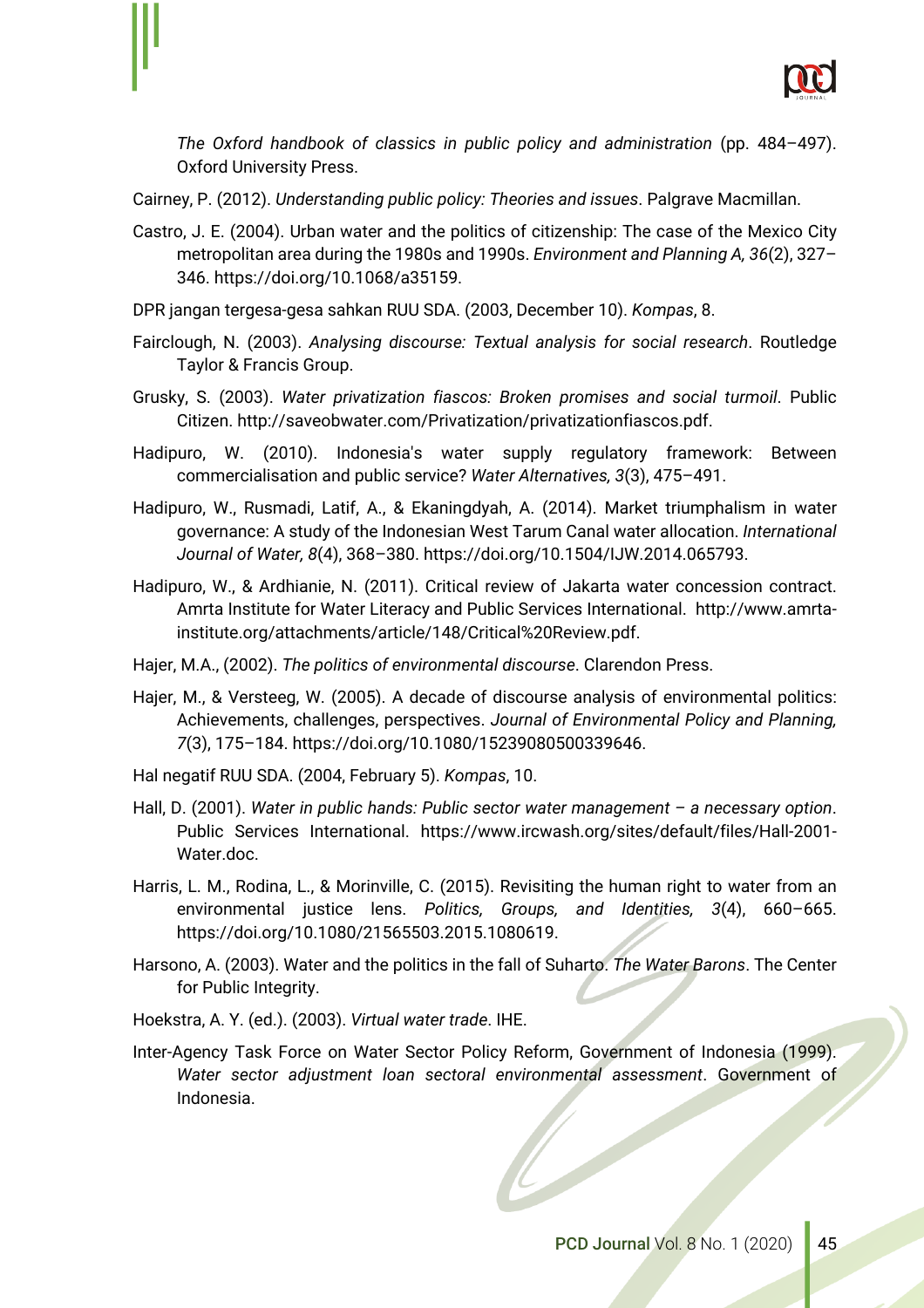

- Islar, M. (2012). Struggles for recognition: Privatisation of water use rights of turkish rivers. *Local Environment: The International Journal of Justice and Sustainability*, *17*(3), 317-329. https://doi.org/10.1080/13549839.2012.665858.
- Jaglin, S. (2002). The right to water versus cost recovery: Participation, urban water supply, and the poor in Sub-Saharan Africa. *Environment & Urbanization, 14*(1), 231–245. https://doi.org/10.1177/095624780201400119.
- Karunananthan, M. (2019). Can the human right to water disrupt neoliberal water policies in the era of corporate policy-making? *Geoforum, 98*, 244–253.

Kekeringan di Jawa kian menghebat. (2003, September 7). *Kedaulatan Rakyat*, 1.

- Kemperin minta industri AMDK dikecualikan di RUU Sumber Daya Air. (2018, June 6). *Kontan.*  https://nasional.kontan.co.id/news/kemperin-minta-industri-amdk-dikecualikan-di-ruusumber-daya-air.
- Koordinasi sumber daya air lemah. (2003, November 13). *Kompas,* 10.
- Loftus, A. J., & McDonald, D. A. (2001). Of liquid dreams: A political ecology of water privatization in Buenos Aires. *Environment & Urbanization, 13*(2), 179–199. https://doi.org/10.1177/095624780101300215.
- Mahood, Q., Van Eerd, D., & Irvin, E. (2014). Searching for grey literature for systematic reviews: challenges and benefits. *Research Synthesis Methods, 5*(3), 221–234. https://doi.org/10.1002/jrsm.1106.
- McKimmie, T., & Szurmak, J. (2002). Beyond grey literature: How grey questions can drive research. *Journal of Agricultural & Food Information, 4*(2), 71–79. https://doi.org/10.1300/J108v04n02\_06.
- Merebut air merebut kehidupan. (2003, February 23). *Kompas,* 22.
- Nomura, K. (2007). Democratisation and environmental non-governmental organisations in Indonesia. *Journal of Contemporary Asia, 37*(4), 495–517.
- Parmar, P. (2008). Revisiting the human right to water. *Australian Feminist Law Journal, 28*(1), 77–96. https://doi.org/10.1080/13200968.2008.10854396.
- Peluso, N. L., Afiff, S., & Rachman, N. F. (2008). Claiming the grounds for reform: Agrarian and environmental movements in Indonesia. *Journal of Agrarian Change, 8*(2 & 3), 377– 407. https://doi.org/10.1111/j.1471-0366.2008.00174.x.
- Private sectors still needed to supply clean water: Draft bill on natural resources complete mid-2018. (2017, December 21). *Investor Daily.* https://www.pwc.com/id/en/mediacentre/infrastructure-news/infrastructure-news---archive/december-2017/privatesectors-to-supply-clean-water.html.
- Public Citizens. (2003). *Profit streams: The World Bank & greedy global water companies*. Public Citizens.

*Runtuhnya Mitos Negara Budiman*. (n.d). Kruha.org. http://www.kruha.org/page/id/document\_detil/2/14/Paper/RUNTUHNYA\_\_MITOS\_\_NE GARA\_\_BUDIMAN\_.html.